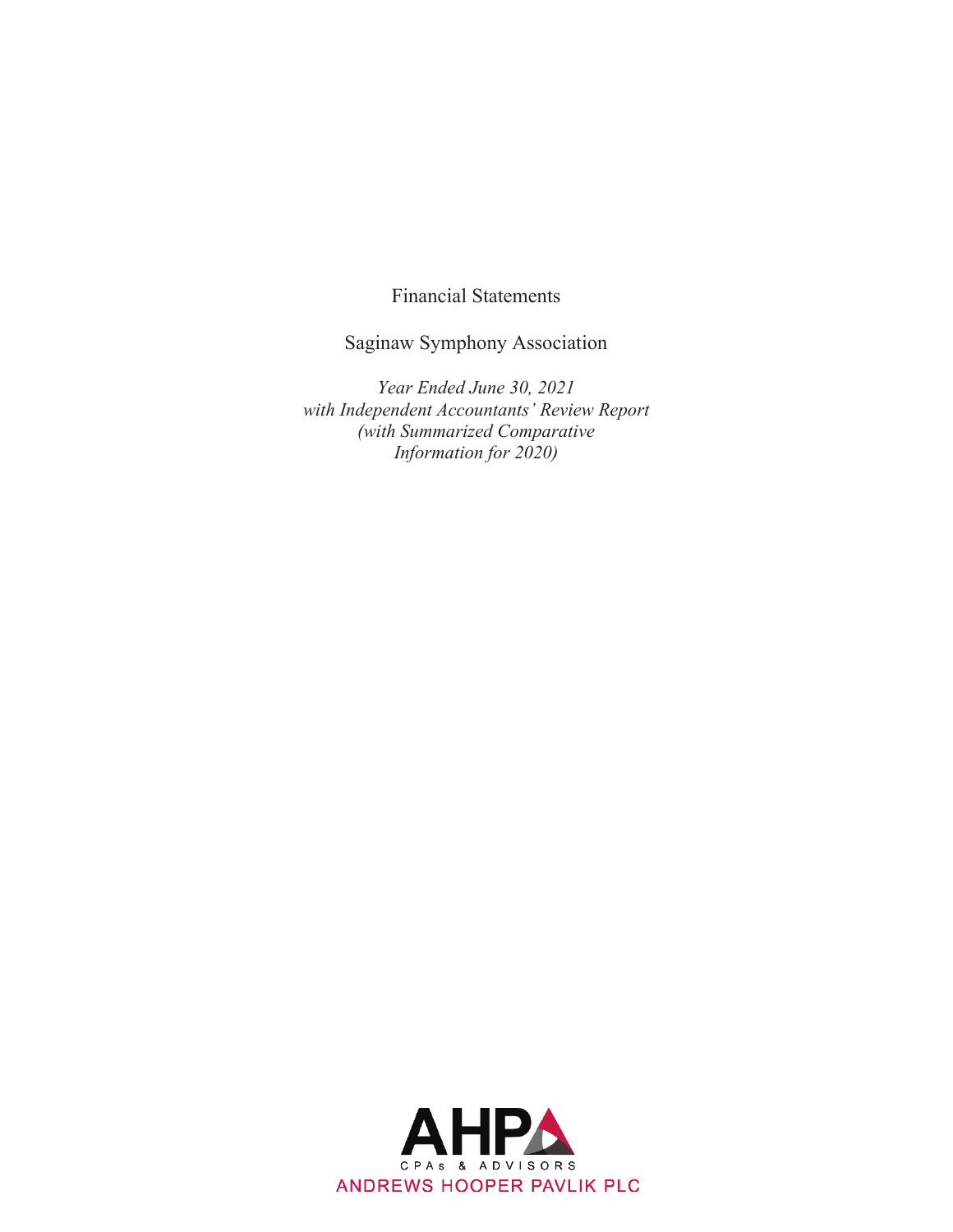## Financial Statements

# Year Ended June 30, 2021

# (with Summarized Comparative Information for 2020)

## **Contents**

## Financial Statements

## Other Supplementary Information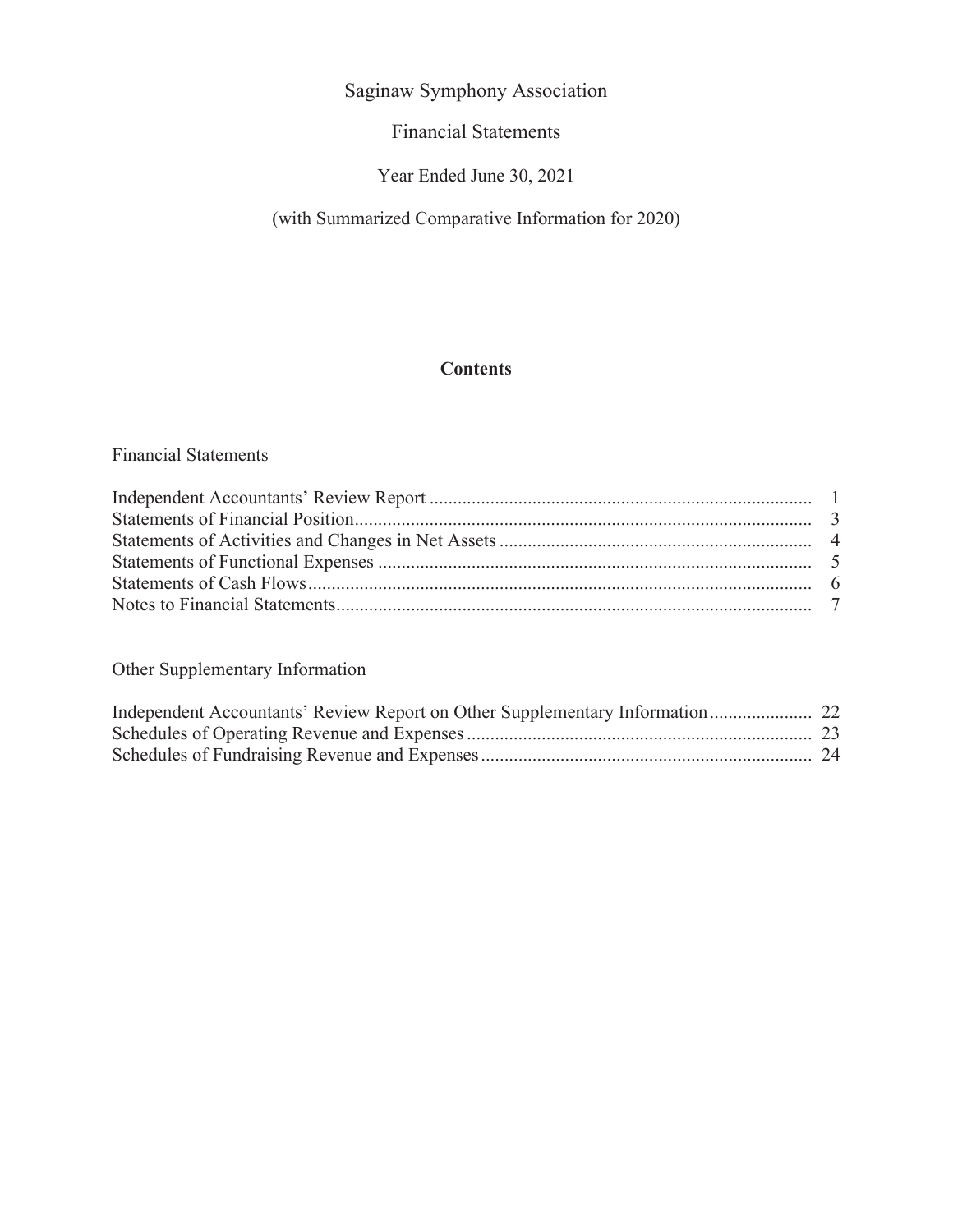

# ANDREWS HOOPER PAVLIK PLC

5300 GRATIOT ROAD | SAGINAW, MI 48638 p: 989.497.5300 | f: 989.497.5353 | **www.ahpplc.com**

## Independent Accountants' Review Report

Board of Directors Saginaw Symphony Association Saginaw, Michigan

We have reviewed the accompanying financial statements of Saginaw Symphony Association (Association), a nonprofit organization, which comprise the statement of financial position as of June 30, 2021, and the related statements of activities and changes in net assets, functional expenses, and cash flows for the year then ended, and the related notes to the financial statements. A review includes primarily applying analytical procedures to management's financial data and making inquiries of the Association's management. A review is substantially less in scope than an audit, the objective of which is the expression of an opinion regarding the financial statements as a whole. Accordingly, we do not express such an opinion.

## **Management's Responsibility for the Financial Statements**

Management is responsible for the preparation and fair presentation of these financial statements in accordance with the accounting principles generally accepted in the United States of America; this includes the design, implementation, and maintenance of internal control relevant to the preparation and fair presentation of financial statements that are free from material misstatement whether due to fraud or error.

#### **Accountants' Responsibility**

Our responsibility is to conduct the review engagement in accordance with Statements on Standards for Accounting and Review Services promulgated by the Accounting and Review Services Committee of the AICPA. Those standards require us to perform procedures to obtain limited assurance as a basis for reporting whether we are aware of any material modifications that should be made to the financial statements for them to be in accordance with accounting principles generally accepted in the United States of America. We believe that the results of our procedures provide a reasonable basis for our conclusion.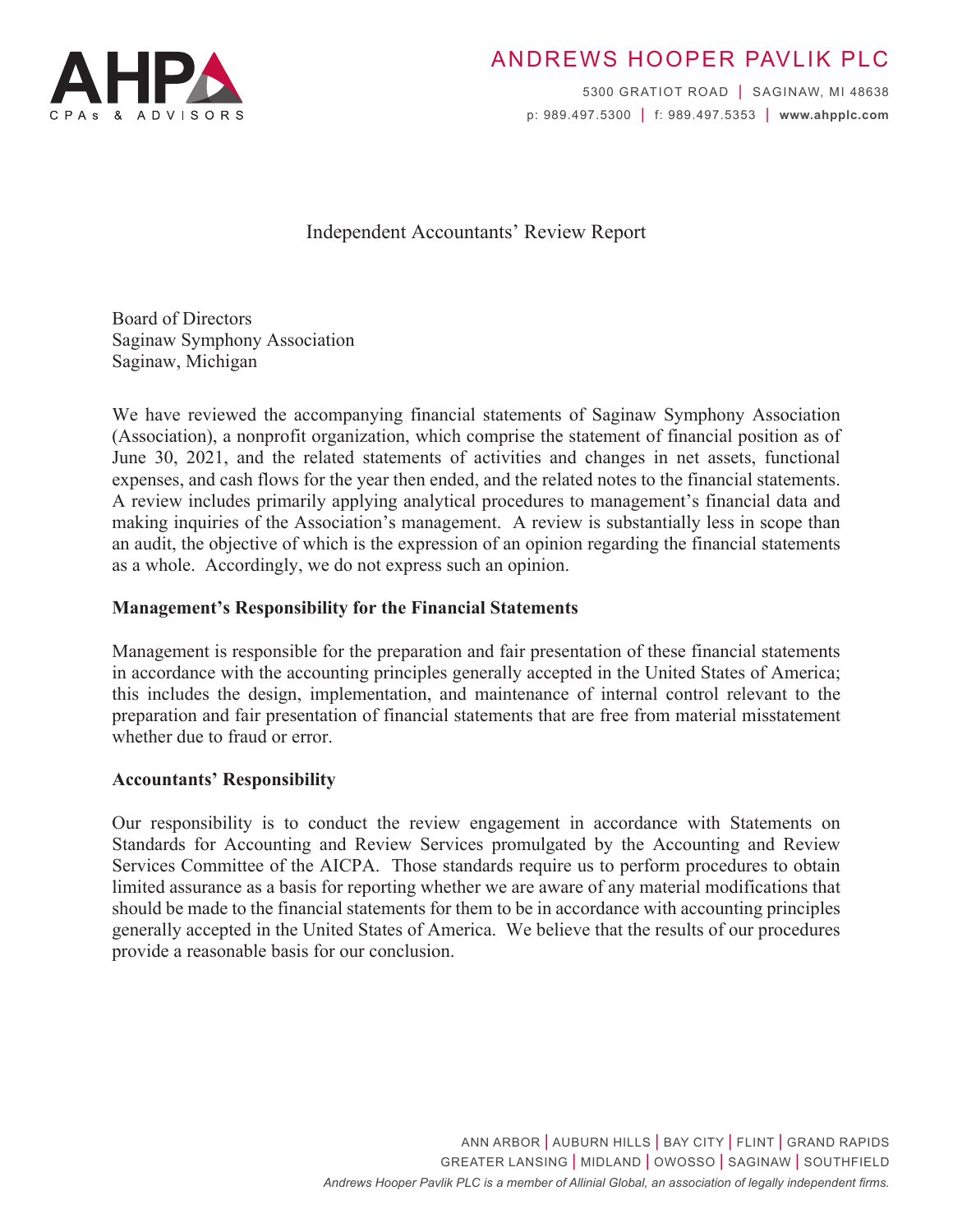#### **Accountants' Conclusion**

Based on our review, we are not aware of any material modifications that should be made to the accompanying financial statements in order for them to be in accordance with accounting principles generally accepted in the United States of America.

#### **Summarized Comparative Information**

We previously reviewed the Saginaw Symphony Association's 2020 financial statements and in our conclusion dated August 27, 2020, stated that based on our review, we were not aware of any material modifications that should be made to the 2020 financial statements in order for them to be in accordance with accounting principles generally accepted in the United States of America. We are not aware of any material modifications that should be made to the summarized comparative information presented herein as of and for the year ended June 30, 2020, for it to be consistent with the reviewed financial statements from which it has been derived.

Andrews Hooper Taulik PLC

Saginaw, Michigan August 23, 2021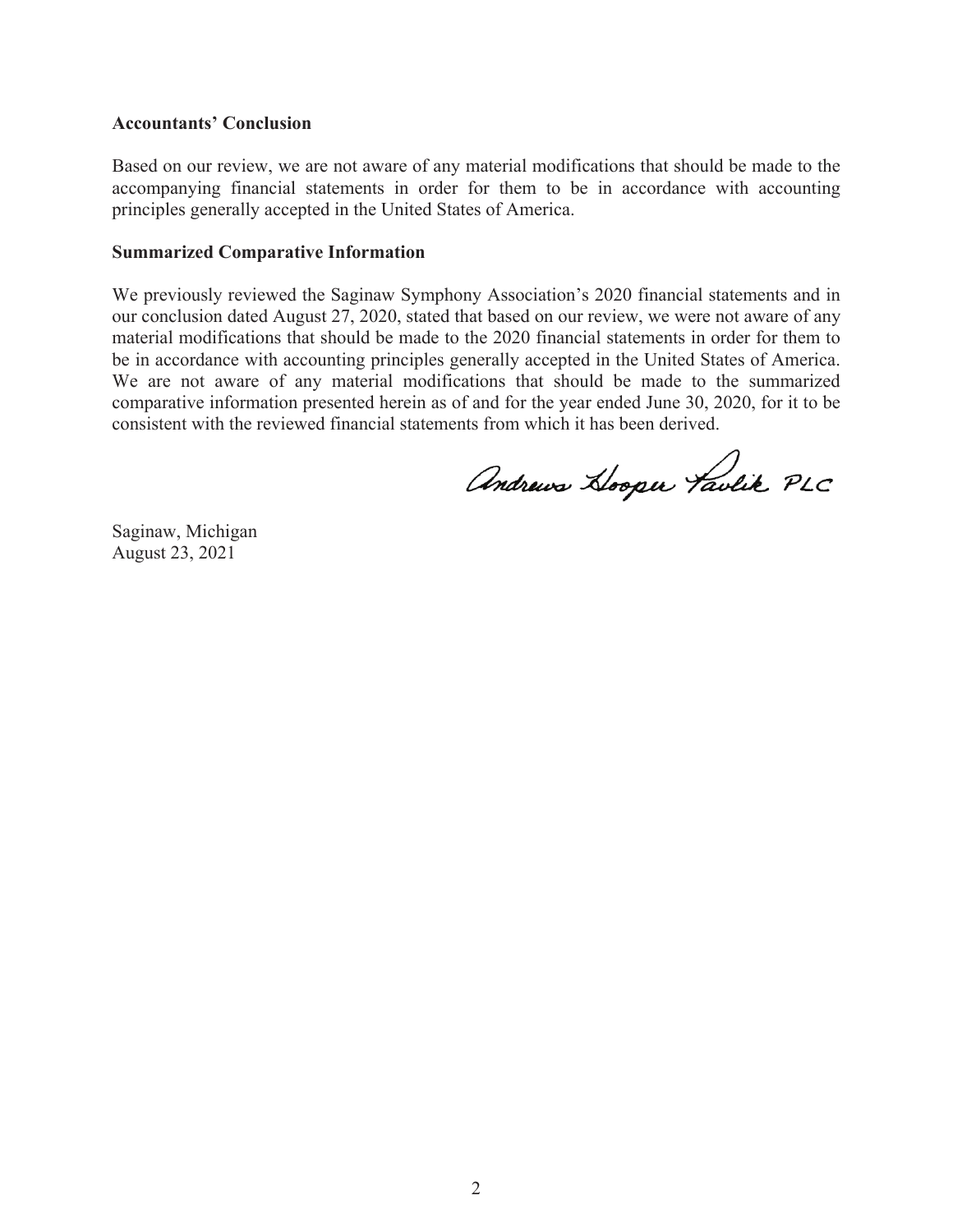## Statements of Financial Position

|                                         | June 30 |           |               |           |
|-----------------------------------------|---------|-----------|---------------|-----------|
|                                         |         | 2021      |               | 2020      |
| <b>Assets</b>                           |         |           |               |           |
| Current assets:                         |         |           |               |           |
| Cash and cash equivalents               | \$      | 376,430   | $\mathcal{S}$ | 234,875   |
| Accounts receivable                     |         | 3,160     |               | 5,884     |
| Grants receivable                       |         | 3,937     |               | 2,250     |
| Pledges receivable – current portion    |         |           |               | 20,000    |
| Accrued interest receivable             |         | 1,146     |               | 1,365     |
| Prepaid expenses                        |         | 318       |               |           |
| Total current assets                    |         | 384,991   |               | 264,374   |
|                                         |         |           |               |           |
| Investments                             |         |           |               | 124,946   |
| Pledges receivable - noncurrent portion |         | 15,000    |               | 15,000    |
| Beneficial interest in endowment fund   |         | 37,540    |               | 31,592    |
| Perpetual trust held by third party     |         | 690,670   |               | 576,552   |
|                                         |         |           |               |           |
| Equipment                               |         | 40,820    |               | 40,820    |
| Accumulated depreciation                |         | (40, 109) |               | (39, 888) |
| Net equipment                           |         | 711       |               | 932       |
| <b>Total</b> assets                     |         | 1,128,912 | \$            | 1,013,396 |
|                                         |         |           |               |           |
| <b>Liabilities and net assets</b>       |         |           |               |           |
| Current liabilities:                    |         |           |               |           |
| Accounts payable                        | \$      | 6,260     | S             | 475       |
| Accrued payroll and payroll taxes       |         | 5,203     |               | 6,172     |
| Deferred revenue - ticket sales         |         | 2,774     |               | 9,535     |
| Refundable advance                      |         |           |               | 4,704     |
| Total current liabilities               |         | 14,237    |               | 20,886    |
|                                         |         |           |               |           |
| Net assets:                             |         |           |               |           |
| Without donor restrictions:             |         |           |               |           |
| Undesignated                            |         | 223,672   |               | 206,176   |
| Board-designated - Rennert Trust        |         | 80,000    |               | 90,800    |
| Board-designated - Youth Orchestra      |         | 13,159    |               | 13,801    |
| SCF agency fund                         |         | 37,540    |               | 31,592    |
| Total without donor restrictions        |         | 354,371   |               | 342,369   |
| With donor restrictions                 |         | 760,304   |               | 650,141   |
| Total net assets                        |         | 1,114,675 |               | 992,510   |
| Total liabilities and net assets        | \$      | 1,128,912 | \$            | 1,013,396 |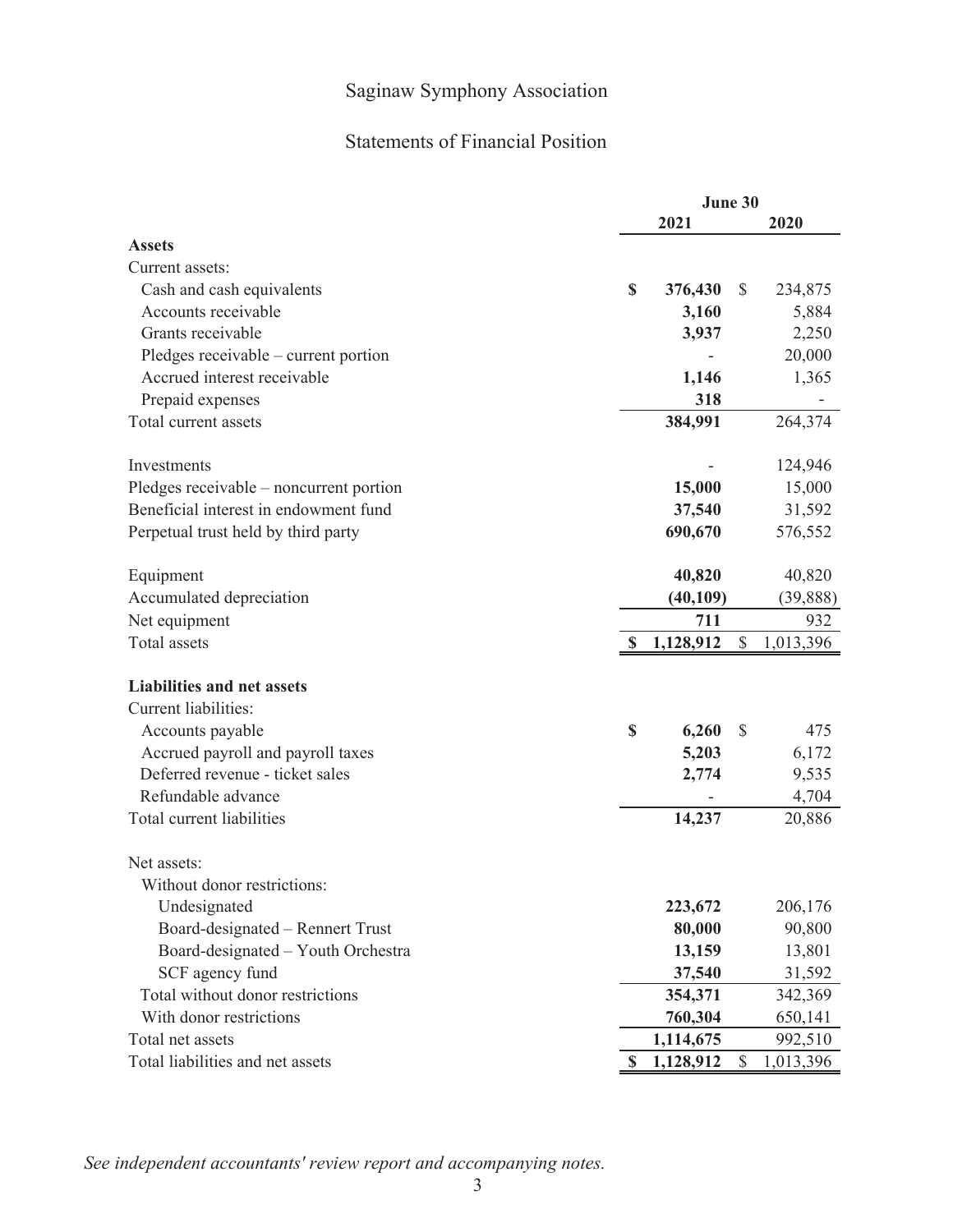# Statements of Activities and Changes in Net Assets

|                                       | Year Ended June 30, 2021 |                                             |    |                                          |                       |              | <b>Year Ended</b>                            |  |
|---------------------------------------|--------------------------|---------------------------------------------|----|------------------------------------------|-----------------------|--------------|----------------------------------------------|--|
|                                       |                          | <b>Without Donor</b><br><b>Restrictions</b> |    | <b>With Donor</b><br><b>Restrictions</b> | <b>Total</b>          |              | June 30, 2020<br>Comparative<br><b>Total</b> |  |
| <b>Support and revenue</b>            |                          |                                             |    |                                          |                       |              |                                              |  |
| Contributions                         | $\mathbf S$              | 39,186                                      | \$ |                                          | $\mathbf S$<br>39,186 | $\mathbb{S}$ | 28,966                                       |  |
| Grants and trusts                     |                          | 86,712                                      |    | 55,437                                   | 142,149               |              | 74,451                                       |  |
| Concerts and activities               |                          | 37,626                                      |    | 40,500                                   | 78,126                |              | 155,536                                      |  |
| Youth outreach                        |                          | 8,158                                       |    | 740                                      | 8,898                 |              | 26,986                                       |  |
| Fundraising                           |                          | 16,232                                      |    | 14,500                                   | 30,732                |              | 26,596                                       |  |
| Endowment and investment income, net  |                          | 35,607                                      |    |                                          | 35,607                |              | 67,452                                       |  |
| Miscellaneous                         |                          | 1,152                                       |    |                                          | 1,152                 |              | 1,516                                        |  |
| In-kind donations (noncash)           |                          | 8,005                                       |    |                                          | 8,005                 |              | 41,845                                       |  |
| Perpetual trust net change            |                          |                                             |    | 114,118                                  | 114,118               |              | (12,566)                                     |  |
| Net assets released from restrictions |                          | 115,132                                     |    | (115, 132)                               |                       |              |                                              |  |
| Total support and revenue             |                          | 347,810                                     |    | 110,163                                  | 457,973               |              | 410,782                                      |  |
| <b>Expenses</b>                       |                          |                                             |    |                                          |                       |              |                                              |  |
| Program services:                     |                          |                                             |    |                                          |                       |              |                                              |  |
| Concerts and activities               |                          | 210,224                                     |    |                                          | 210,224               |              | 315,094                                      |  |
| Youth outreach                        |                          | 12,831                                      |    |                                          | 12,831                |              | 30,729                                       |  |
| Total program services                |                          | 223,055                                     |    | $\overline{\phantom{0}}$                 | 223,055               |              | 345,823                                      |  |
| Supporting services:                  |                          |                                             |    |                                          |                       |              |                                              |  |
| Management and general                |                          | 88,114                                      |    |                                          | 88,114                |              | 80,607                                       |  |
| Fundraising                           |                          | 24,639                                      |    |                                          | 24,639                |              | 7,236                                        |  |
| Total supporting services             |                          | 112,753                                     |    | $\overline{\phantom{0}}$                 | 112,753               |              | 87,843                                       |  |
| Total expenses                        |                          | 335,808                                     |    |                                          | 335,808               |              | 433,666                                      |  |
| Change in net assets                  |                          | 12,002                                      |    | 110,163                                  | 122,165               |              | (22, 884)                                    |  |
| Total net assets at beginning of year |                          | 342,369                                     |    | 650,141                                  | 992,510               |              | 1,015,394                                    |  |
| Total net assets at end of year       | $\mathbb{S}$             | 354,371                                     | \$ | 760,304                                  | \$1,114,675           | \$           | 992,510                                      |  |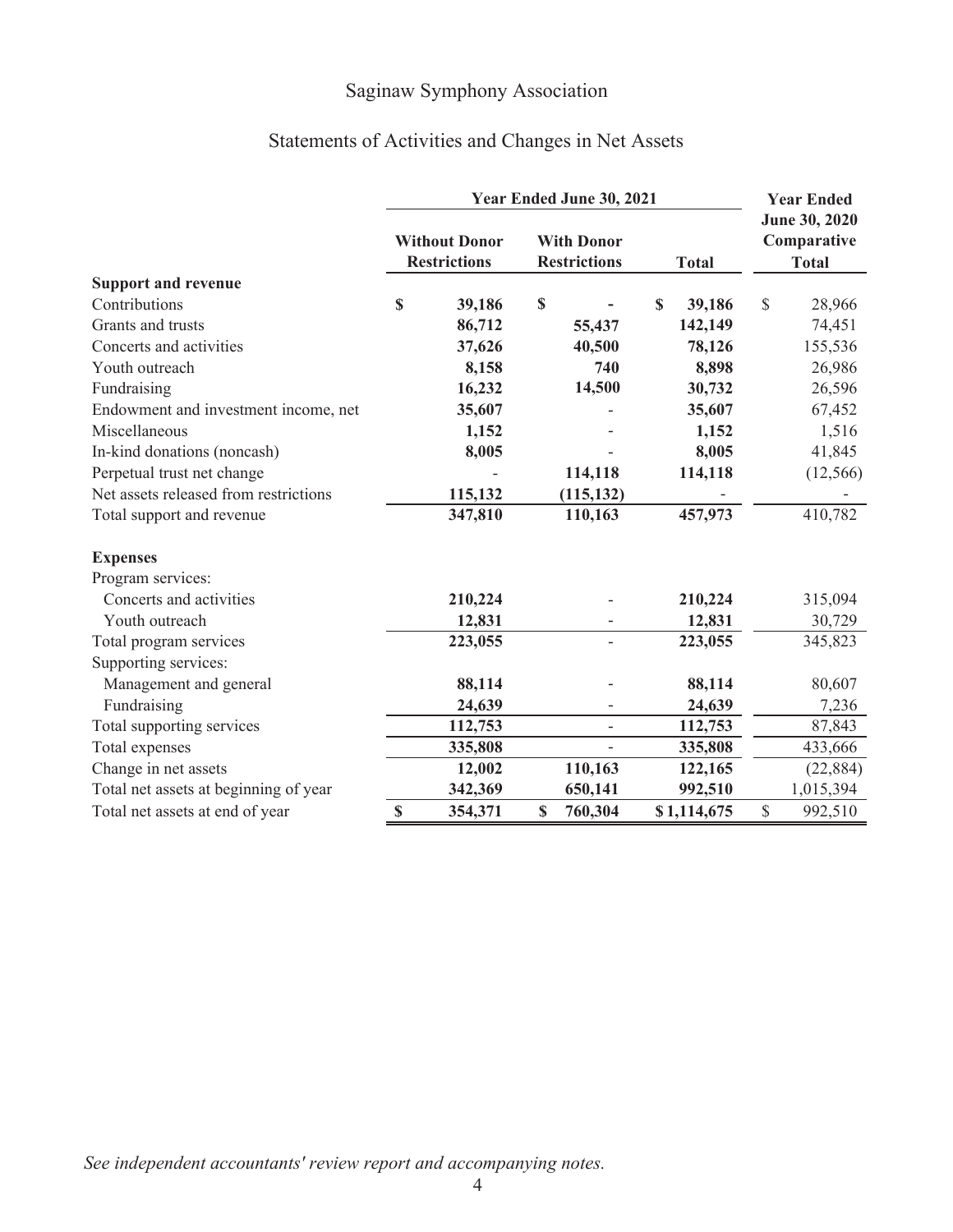# Statements of Functional Expenses

|                           |                   |             |                         |              | Year Ended June 30, 2021 |             |                            |             |                |              |               |                   |
|---------------------------|-------------------|-------------|-------------------------|--------------|--------------------------|-------------|----------------------------|-------------|----------------|--------------|---------------|-------------------|
|                           |                   |             | <b>Program Services</b> |              |                          |             | <b>Supporting Services</b> |             |                |              |               | <b>Year Ended</b> |
|                           | <b>Concerts</b>   |             |                         |              |                          |             | Management                 |             |                |              |               | June 30, 2020     |
|                           | and               |             | Youth                   |              |                          |             | and                        |             |                |              |               | Comparative       |
|                           | <b>Activities</b> |             | Outreach                |              | <b>Total</b>             |             | General                    |             | Fundraising    | <b>Total</b> |               | <b>Total</b>      |
| <b>Expenses</b>           |                   |             |                         |              |                          |             |                            |             |                |              |               |                   |
| Staff salaries            | 58,382<br>S       | <b>S</b>    | 4,011                   | $\mathbf{s}$ | 62,393                   | \$          | 40,275                     | $\mathbf S$ | 3,418          | \$106,086    | \$            | 105,246           |
| Payroll taxes             | 4,482             |             | 294                     |              | 4,776                    |             | 3,093                      |             | 261            | 8,130        |               | 7,879             |
| Pension expenses          | 900               |             | ä,                      |              | 900                      |             | ÷,                         |             | ÷,             | 900          |               | 900               |
| Auditing and accounting   |                   |             |                         |              | L.                       |             | 8,665                      |             | J.             | 8,665        |               | 14,421            |
| Fees and memberships      | 1,067             |             | ÷                       |              | 1,067                    |             | 1,520                      |             | ÷.             | 2,587        |               | 4,043             |
| Insurance                 |                   |             | ä,                      |              | ÷,                       |             | 5,712                      |             | $\sim$         | 5,712        |               | 5,753             |
| Office expenses           |                   |             | ä,                      |              |                          |             | 7,201                      |             |                | 7,201        |               | 7,897             |
| Communications            |                   |             | 100                     |              | 100                      |             | 3,224                      |             |                | 3,324        |               | 3,024             |
| Office supplies           |                   |             | 100                     |              | 100                      |             | 2,172                      |             | $\overline{a}$ | 2,272        |               | 2,365             |
| Supplies and equipment    |                   |             | ä,                      |              |                          |             | 3,447                      |             |                | 3,447        |               | 49                |
| Outside services          |                   |             |                         |              |                          |             | 1,460                      |             |                | 1,460        |               | 1,528             |
| Bank charges/service fees |                   |             |                         |              |                          |             | 1,921                      |             | $\sim$         | 1,921        |               | 1,495             |
| Staff education           |                   |             |                         |              |                          |             | 112                        |             | J.             | 112          |               | 134               |
| Transportation/mileage    |                   |             |                         |              |                          |             | 100                        |             |                | 100          |               | 296               |
| Postage and shipping      |                   |             |                         |              |                          |             | 1,250                      |             | L.             | 1,250        |               | 1,764             |
| Building rent             |                   |             |                         |              |                          |             | 3,840                      |             | ÷,             | 3,840        |               | 3,840             |
| Hospitality               |                   |             |                         |              |                          |             | 1,000                      |             | ä,             | 1,000        |               | 857               |
| Venue cancellation fee    |                   |             |                         |              |                          |             |                            |             | ÷              |              |               | 1,875             |
| Board expenses            |                   |             |                         |              |                          |             | 2,050                      |             |                | 2,050        |               | 472               |
| Grant expenses            |                   |             |                         |              |                          |             | 112                        |             |                | 112          |               | 50                |
| Miscellaneous             |                   |             |                         |              |                          |             | 86                         |             |                | 86           |               | 96                |
| Depreciation              |                   |             |                         |              |                          |             | 221                        |             | ÷              | 221          |               | 169               |
| Music director            | 51,731            |             | ä,                      |              | 51,731                   |             | 653                        |             | ä,             | 52,384       |               | 49,372            |
| Orchestra services        | 34,873            |             | ÷,                      |              | 34,873                   |             |                            |             | ÷,             | 34,873       |               | 97,133            |
| Guest artists             | 4,680             |             | ä,                      |              | 4,680                    |             |                            |             |                | 4,680        |               | 3,995             |
| Concert venue rental      | 8,400             |             | ä,                      |              | 8,400                    |             |                            |             | ÷              | 8,400        |               | 32,993            |
| Concert ticket fees       | 491               |             |                         |              | 491                      |             |                            |             |                | 491          |               | 8,155             |
| Other concert expenses    | 20,712            |             | ÷                       |              | 20,712                   |             |                            |             |                | 20,712       |               | 16,415            |
| Advertising and marketing | 24,506            |             | $\overline{a}$          |              | 24,506                   |             |                            |             | ÷,             | 24,506       |               | 35,533            |
| Holiday Housewalk         |                   |             | ÷,                      |              |                          |             |                            |             | 11,276         | 11,276       |               | 3,682             |
| Culinary Concert          |                   |             |                         |              |                          |             |                            |             | 9,684          | 9,684        |               |                   |
| Youth outreach            |                   |             | 8,326                   |              | 8,326                    |             |                            |             |                | 8,326        |               | 22,235            |
| Total                     | 210,224<br>\$     | $\mathbf S$ | 12,831                  | $\mathbf S$  | 223,055                  | $\mathbf S$ | 88,114                     | $\mathbf S$ | 24,639         | \$335,808    | $\mathcal{S}$ | 433,666           |
| Percent of total          | 62.60%            |             | 3.82%                   |              | 66.42%                   |             | 26.24%                     |             | 7.34%          | 100.00%      |               |                   |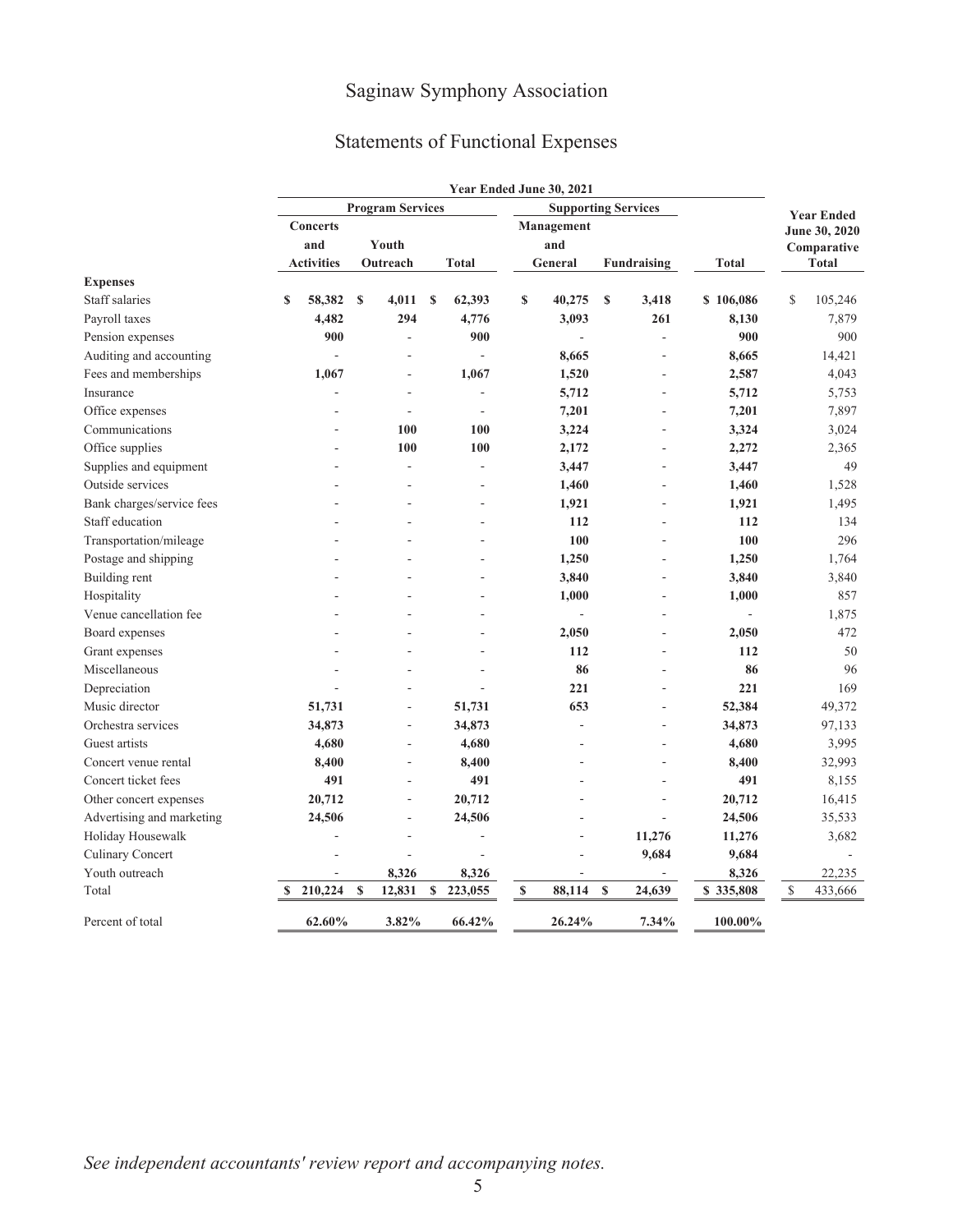## Statements of Cash Flows

|                                                     | <b>Year Ended June 30</b><br>2021 | 2020      |
|-----------------------------------------------------|-----------------------------------|-----------|
| <b>Operating activities</b>                         |                                   |           |
| Change in net assets                                | \$<br>122,165<br>$\mathcal{S}$    | (22, 884) |
| Adjustments to reconcile change in net assets       |                                   |           |
| to net cash from operating activities:              |                                   |           |
| Depreciation                                        | 221                               | 169       |
| Reclassify investments to cash and cash equivilents | 124,946                           | 127,513   |
| Perpetual trust held by third party net change      | (114, 118)                        | 12,566    |
| Changes in operating assets and liabilities:        |                                   |           |
| Accounts receivable                                 | 2,724                             | 22,669    |
| Grants receivable                                   | (1,687)                           | 3,750     |
| Pledges receivable                                  | 20,000                            | 20,000    |
| Accrued interest receivable                         | 219                               | (1)       |
| Prepaid expenses                                    | (318)                             | 500       |
| Accounts payable                                    | 5,785                             | 35        |
| Accrued payroll and payroll taxes                   | (969)                             | (1, 457)  |
| Deferred revenue - ticket sales                     | (6,761)                           | (10, 727) |
| Refundable advance                                  | (4,704)                           | 4,704     |
| Net cash from operating activities                  | 147,503                           | 156,837   |
| <b>Investing activities</b>                         |                                   |           |
| Purchases of investments                            | (139, 896)                        | (102,360) |
| Maturities of investments                           | 139,896                           | 102,360   |
| Change in beneficial interest in endowment fund     | (5,948)                           | (1,073)   |
| Purchases of equipment                              |                                   | (509)     |
| Net cash from investing activities                  | (5,948)                           | (1, 582)  |
| Net change in cash and cash equivalents             | 141,555                           | 155,255   |
| Cash and cash equivalents at beginning of year      | 234,875                           | 79,620    |
| Cash and cash equivalents at end of year            | \$<br>\$<br>376,430               | 234,875   |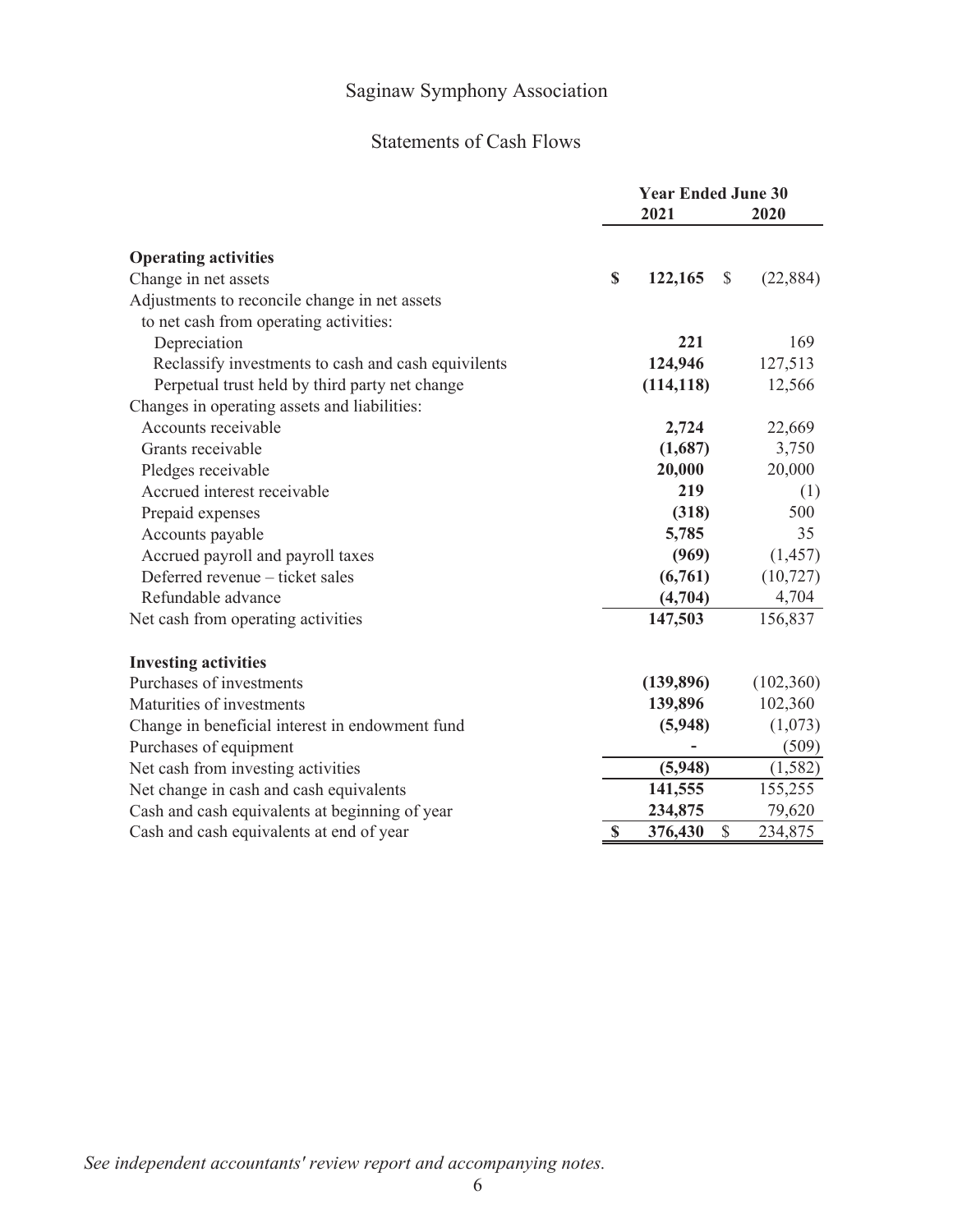## Notes to Financial Statements

June 30, 2021

## **1. Description of the Organization and Nature of Activities**

The Saginaw Symphony Association (the "Association"), doing business as the Saginaw Bay Symphony Orchestra, is a not-for-profit association incorporated in Saginaw, Michigan in 1935 as the Saginaw Civic Symphony Association. The Association provides five live concerts per season, organizes and conducts two annual fundraisers, and offers youth music education programs and youth concerts to the residents of Saginaw, Bay, and Midland counties and the mid-Michigan area. The Association's support comes primarily from ticket sales, contributions, endowment income, grants, and fundraising events.

## **2. Significant Accounting Policies**

## **Basis of Presentation**

The financial statements of the Association have been prepared on the accrual basis in accordance with accounting principles generally accepted in the United States of America, which require the Association to report information regarding its financial position and activities according to the following net asset classifications:

Net Assets Without Donor Restrictions: Net assets that are not subject to donor-imposed restrictions and may be expended for any purpose in performing the primary objectives of the organization. These net assets may be used at the discretion of the Association's management and the board of directors.

Net Assets With Donor Restrictions: Net assets subject to stipulations imposed by donors and grantors. Some donor restrictions are temporary in nature; those restrictions will be met by actions of the Association or by the passage of time. Other donor restrictions are perpetual in nature, whereby the donor has stipulated the funds be maintained in perpetuity.

Donor restricted contributions are reported as increases in net assets with donor restrictions. When a restriction expires, net assets are reclassified from net assets with donor restrictions to net assets without donor restrictions in the statements of activities and changes in net assets.

#### **Income Tax Status**

The Association is tax-exempt under Internal Revenue Code Section 501 (c)(3) and is required to operate in conformity with the Internal Revenue Code to maintain this qualification. The Association has processes presently in place to ensure the maintenance of its tax-exempt status; to identify and report unrelated income; to determine its filing and tax obligations in jurisdictions for which it has nexus; and to identify and evaluate other matters that may be considered tax positions.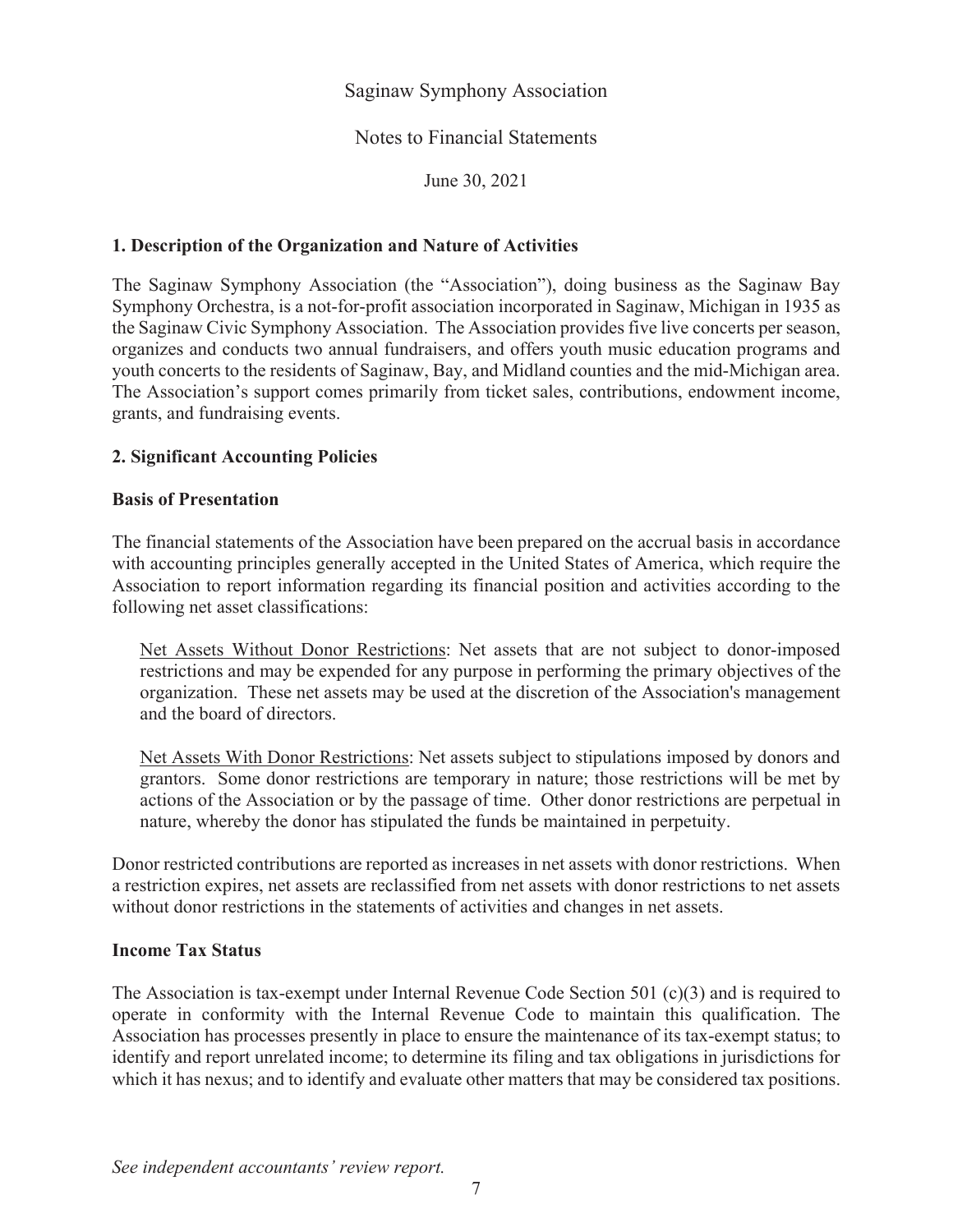## Notes to Financial Statements

June 30, 2021

## **2. Significant Accounting Policies (continued)**

#### **Income Tax Status (continued)**

Accounting principles generally accepted in the United States of America require management to evaluate tax positions taken by the organization and recognize a tax liability if the organization has taken an uncertain position that more likely than not would not be sustained upon examination by the IRS or other applicable taxing authorities. Management has analyzed the tax positions taken by the Association and has determined that as of June 30, 2021 and 2020 there were no material uncertain tax positions taken or expected to be taken that would require recognition of a liability or disclosure in the financial statements.

Generally, tax years from June 30, 2018 through the current year remain open to examination by the Internal Revenue Service. The Association does not believe that the results from any examination of these open years would have a material adverse effect on the Association.

#### **Use of Estimates**

The preparation of financial statements in conformity with accounting principles generally accepted in the United States of America requires management to make estimates and assumptions that affect the amounts reported in the financial statements and accompanying notes. Actual results could differ from those estimates.

#### **Comparative Financial Information**

The financial information for the year ended June 30, 2020, presented for comparative purposes, is not intended to be a complete financial statement presentation.

## **Cash and Cash Equivalents**

The Association maintains two cash accounts that are insured by the Federal Deposit Insurance Corporation (FDlC) up to \$250,000. Cash equivalents consists of cash held in a high-yield deposit account at a local credit union and investments that are recorded at cost when purchased and are due within three months or less from the statement of financial position date.

#### **Investments**

Investments in certificates of deposit, U.S. Treasury notes, and U.S. Treasury bills are recorded at cost when purchased. All investments are expected to be held to maturity. Interest on certificates of deposit is paid monthly. Interest on government securities is accrued monthly and paid every six months for U.S. Treasury notes and upon maturity for U.S. Treasury bills.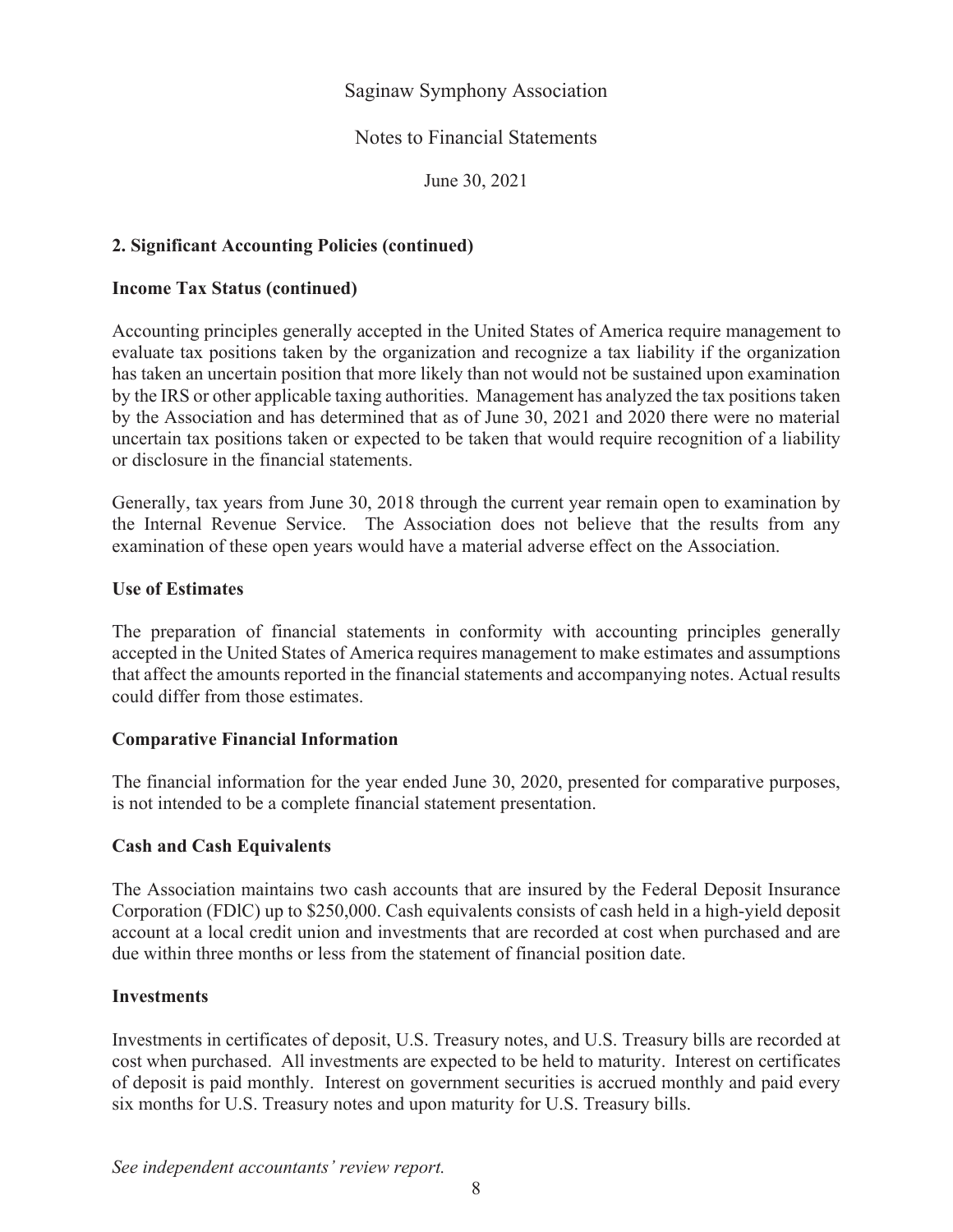### Notes to Financial Statements

June 30, 2021

## **2. Significant Accounting Policies (continued)**

#### **Accounts Receivable**

Accounts receivable is stated at unpaid balances. Management believes all accounts receivable are collectible and therefore there is no allowance for doubtful accounts. Receivables are considered impaired if full principal payments are not received in accordance with the contractual terms.

It is the Association's policy to charge off uncollectible accounts receivable when management determines the receivable will not be collected. There were no accounts receivable charged off during the fiscal year.

#### **Pledges Receivable**

The Association recognizes pledges receivable at fair value. No allowance was deemed necessary for pledges receivable as they were deemed fully collectible by management.

#### **Beneficial Interest in Endowment Fund**

Beneficial interest in endowment fund consists of amounts held and invested by the Saginaw Community Foundation (SCF) under an agency account agreement. This account contains donations approved and directed by the board of directors to be made to the SCF from net assets without donor restrictions. The beneficial interest is reported at the fair market value of the fund as determined by the SCF. Investment income of the fund, net of expenses, and any net realized and unrealized gains and losses, are included in endowment and investment income, net, in the statements of activities and changes in net assets.

## **Perpetual Trust Held by Third Party**

The Association is the beneficiary of the income from a trust held in perpetuity by an independent trustee. The Association has an irrevocable right to receive the income earned on the trust assets but will never receive the invested asset value of the trust. The income distributed to the Association shall be used for the benefit of the Saginaw Symphony Association. The fair value of the investments held by the trust is included in net assets with donor restrictions. The statements of activities and changes in net assets reflects the change in the fair market value that occurs as a result of market fluctuations in addition to undistributed current earnings. The amount is reported as perpetual trust net change.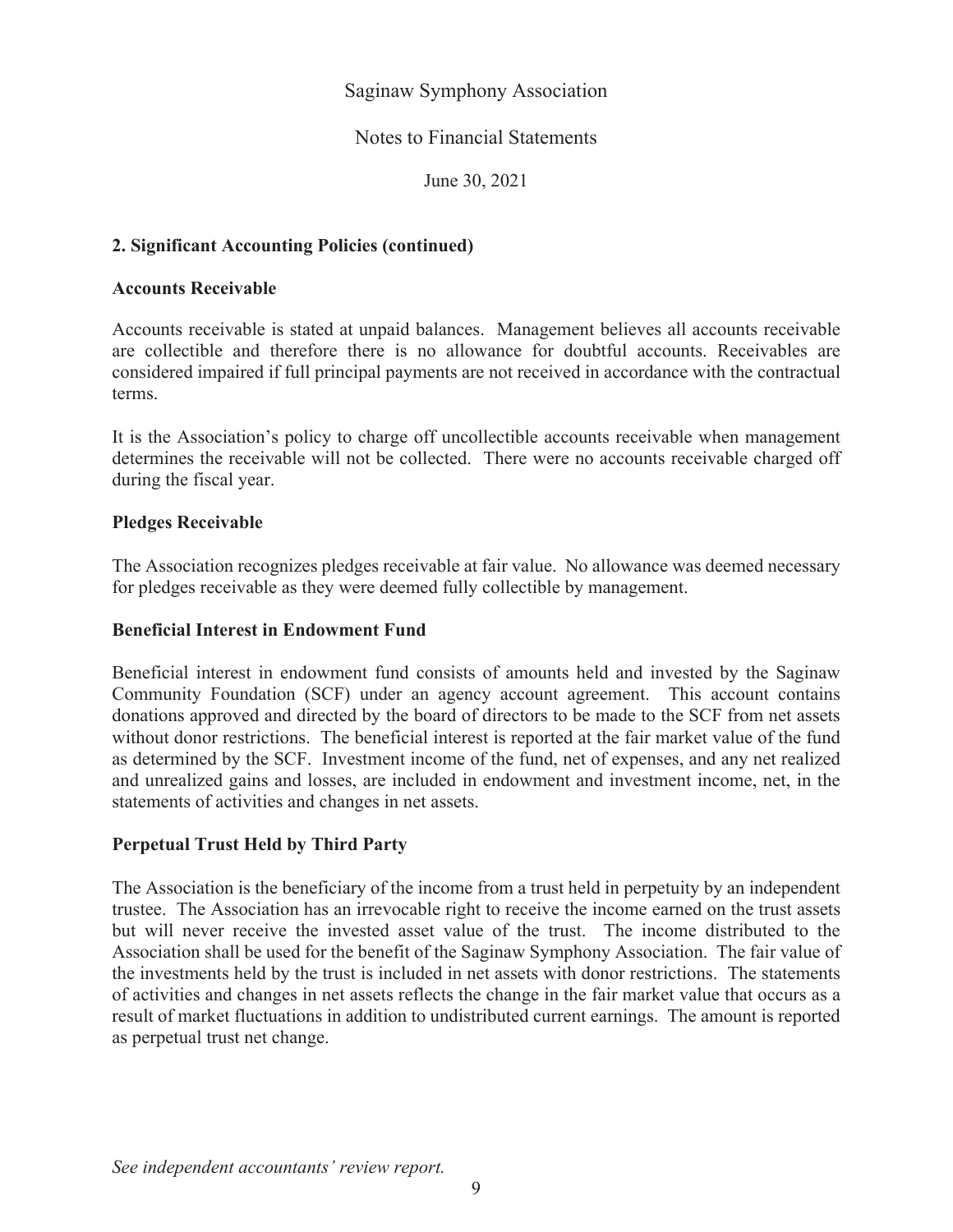## Notes to Financial Statements

June 30, 2021

## **2. Significant Accounting Policies (continued)**

## **Equipment**

Acquired assets are stated at cost and donated assets at fair market value. Expenditures for new acquisitions, renewals and betterments, which increase productive capacity or prolong service lives of the equipment, are capitalized. Maintenance and repairs that do not enhance the value or extend the useful life are expensed as incurred. Depreciation is calculated by the straight-line method over five or ten years.

## **Concentrations of Credit Risk**

Financial instruments that potentially subject the Association to concentrations of credit risk consist primarily of cash and cash equivalents, investments, and pledges receivable. The Association maintains its available cash in a long-established local credit union and the total cash balances exceed the FDIC insurance limit of \$250,000 by \$7,863 at June 30, 2021. The concentration of credit risk for investments consists of reserve funds that have been invested in U.S. Treasury notes, U.S. Treasury bills, and a certificate of deposit that was invested with the same local credit union. The Association invests its reserve funds in safer investments with lower rates of return. The concentration of credit risk with respect to pledges receivable is limited due to the donors being long-time donors of the Association.

#### **Fair Value Measurements**

Fair value is the exchange price that would be received to sell an asset or paid to transfer a liability in an orderly transaction between market participants at the measurement date. In determining fair value, the Association uses various methods, including market, income, and cost approaches. Based on these approaches, the Association often utilizes certain assumptions that market participants would use in pricing the asset or liability, including assumptions about risk and/or the risks inherent in the inputs to the valuation technique. These inputs can be readily observable, market corroborated, or generally unobservable inputs. The Association utilizes valuation techniques that maximize the use of observable inputs and minimize the use of unobservable inputs.

The fair value hierarchy ranks the quality and reliability of the information used to determine fair values. Based on the observability of the inputs used in the valuation techniques, financial assets and liabilities carried at fair value will be classified and disclosed in one of the following three categories:

Level 1: Quoted prices (unadjusted) for identical assets or liabilities in active markets that the entity has the ability to access at the measurement date.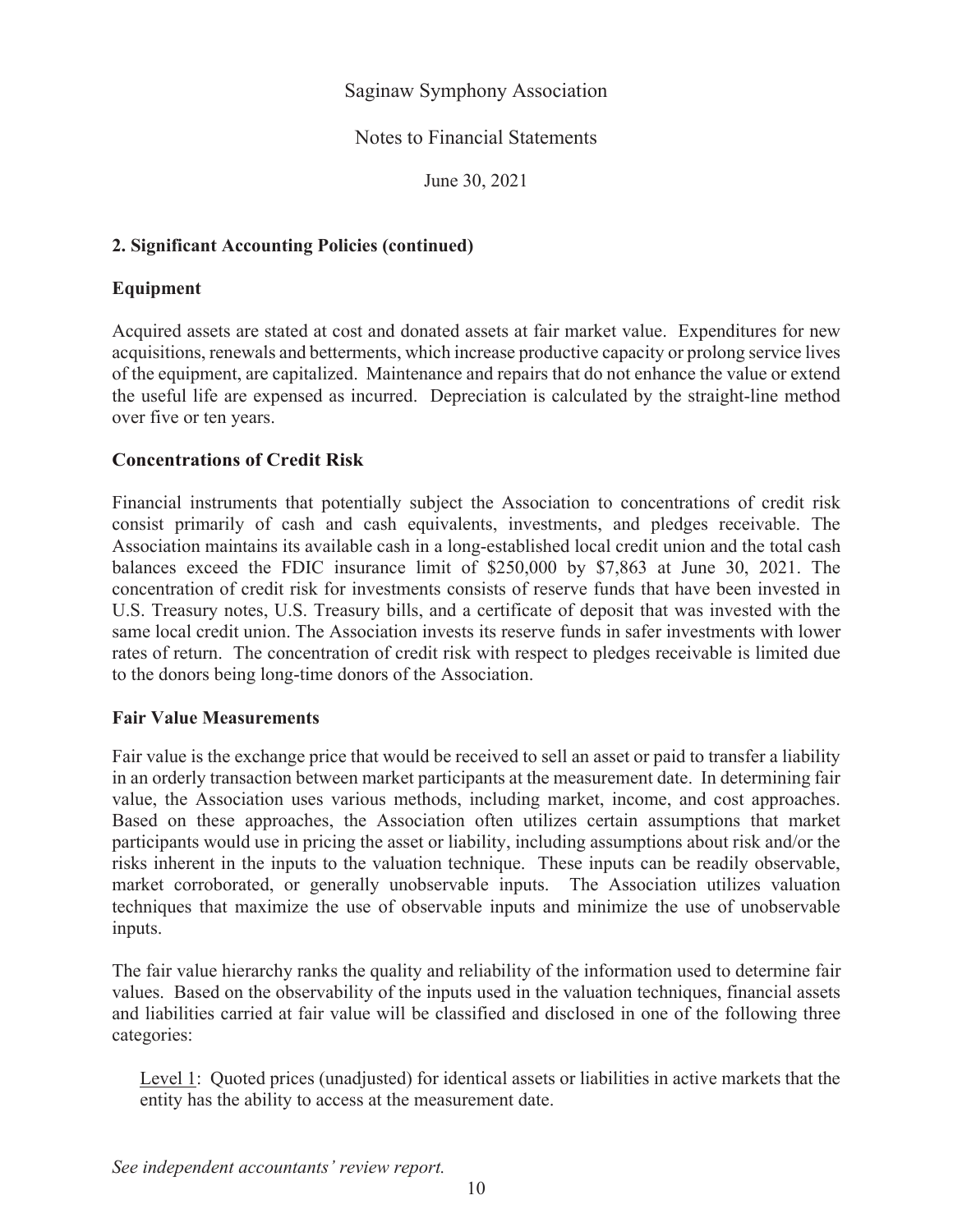#### Notes to Financial Statements

June 30, 2021

## **2. Significant Accounting Policies (continued)**

#### **Fair Value Measurements (continued)**

Level 2: Significant other observable inputs other than Level 1 prices such as quoted prices for similar assets or liabilities; quoted prices in markets that are not active; and other inputs that are observable or can be corroborated by observable market data.

Level 3: Significant unobservable inputs that reflect an entity's own assumptions about the assumptions that market participants would use in pricing an asset or liability.

In determining the appropriate levels, the Association performs an analysis of the assets and liabilities that are subject to the fair value standard. At each reporting period, all assets and liabilities for which the fair value measurement is based on quoted prices are classified as Level 1 and significant unobservable inputs are classified as Level 3. The fair value of these assets as of June 30, 2021 and 2020 are shown in Note 10. There were no liabilities measured at fair value at June 30, 2021 or 2020.

#### **Revenue Recognition**

Contributions or pledges from donors that are in substance unconditional, are recognized by the Association as net assets without donor restrictions. All donor-stipulated contributions are reported as net assets with donor restrictions depending on the nature of the stipulations. When a restriction expires (that is, when a stipulated time restriction ends or purpose restriction is accomplished), net assets with donor restrictions are reclassified to net assets without donor restrictions and are reported in the statements of activities and changes in net assets as net assets released from restrictions.

The Association defers income from pre-season ticket sales at year end. The income is recorded as revenue in the following fiscal year which corresponds to the new concert season.

Due to the COVID-19 pandemic, no pre-season tickets were sold for fiscal year 2021 because the Temple Theatre that sells the Association's concert tickets remained closed. Currently, the Association is selling season tickets for its upcoming concert season. However, it is uncertain if the new season, that begins on October 16, 2021 for live indoor concerts, will be without new mandated indoor seating capacity restrictions, social distancing, and other COVID-19 safety protocols. See the Risk and Uncertainties section on the next two pages for further details on how the COVID-19 pandemic has impacted the Association.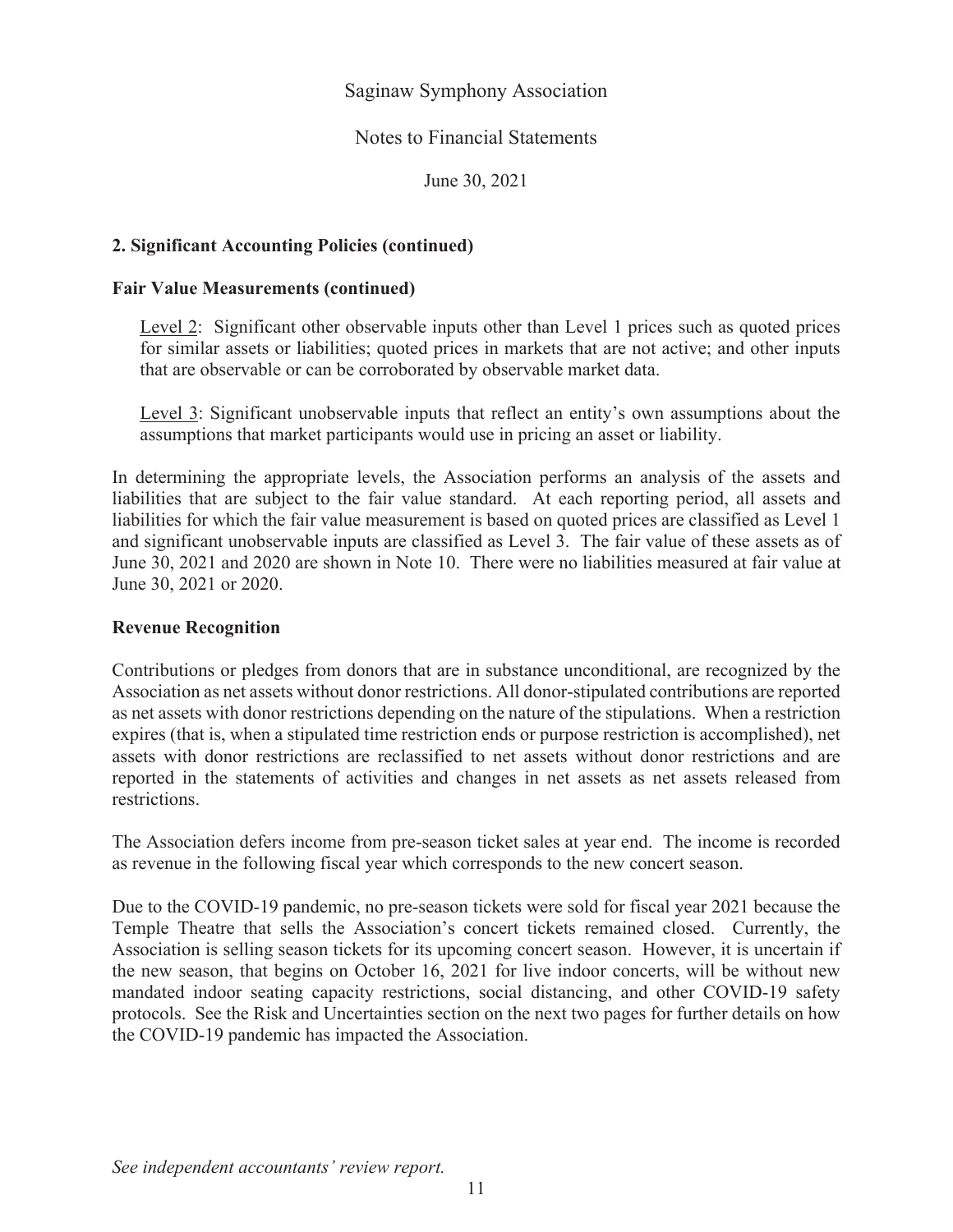### Notes to Financial Statements

June 30, 2021

## **2. Significant Accounting Policies (continued)**

#### **Risk and Uncertainties**

The ongoing coronavirus pandemic has had a devastating impact on the United States and the international community. The Association's operations were also negatively impacted as follows:

Operations Impact: Due to the pandemic, the Music Director had to reprogram all five of his originally developed live concerts to much smaller virtual concerts with less musicians to allow for social distancing on stage. The March 20, 2021 concert was canceled and reprogrammed into the May 1, 2021 hybrid concert. The Association's fiscal year 2021 support and revenue without donor restrictions decreased \$55,357 (13.7%) while expenses decreased \$97,858 (22.6%) compared to the prior fiscal year. The total revised budget decreased 23.2%, from \$437,000 to \$335,500. Despite all the uncertainties during this season and the many concert programming changes, the Association's fiscal year ended with a net income from operations of \$12,002.

Financial Statement Impact: Since the Association was not able to sell season and single tickets this season, a loss of approximately \$115,000 in ticket revenue, compared to past normal concert seasons, greatly impacted total revenue without donor restrictions. This loss of revenue was offset by reduced expenses for musicians (\$87,250) and Temple Theatre venue rental (\$27,850) due to having virtual concerts with less musicians instead of live concerts. A legacy gift in the amount of \$50,000, Paycheck Protection Program funds (see below) totaling \$28,993, donations of \$11,112 from our online 85<sup>th</sup> Anniversary Campaign, and a Michigan Small Business Restart Grant in the amount of \$7,500, significantly helped the Association end the fiscal year with a change in net assets of \$12,002.

Paycheck Protection Program: The Association received a second round of Paycheck Protection Program (PPP) loan proceeds from Wildfire Credit Union in the amount of \$24,289 on January 26, 2021. The PPP, established as part of the Coronavirus Aid, Relief, and Economic Security Act, provides for loans to qualifying businesses for amounts up to 2.5 times of their average monthly payroll expenses. The loans and accrued interest are forgivable after twenty-four weeks if the borrower uses the loan proceeds for eligible purposes, including payroll, benefits, rent, and utilities, and maintains its payroll levels.

The Association used the PPP funds to maintain part-time staffing levels and were spent primarily on payroll and \$750 was used for three months of office rent. The loan funds were fully expended by May 14, 2021. The Association fully believes that these loan proceeds were spent for eligible program purposes, and they were forgiven on June 14, 2021. The first round of Paycheck Protection Program funds were forgiven on December 10, 2020 in the amount of \$22,017.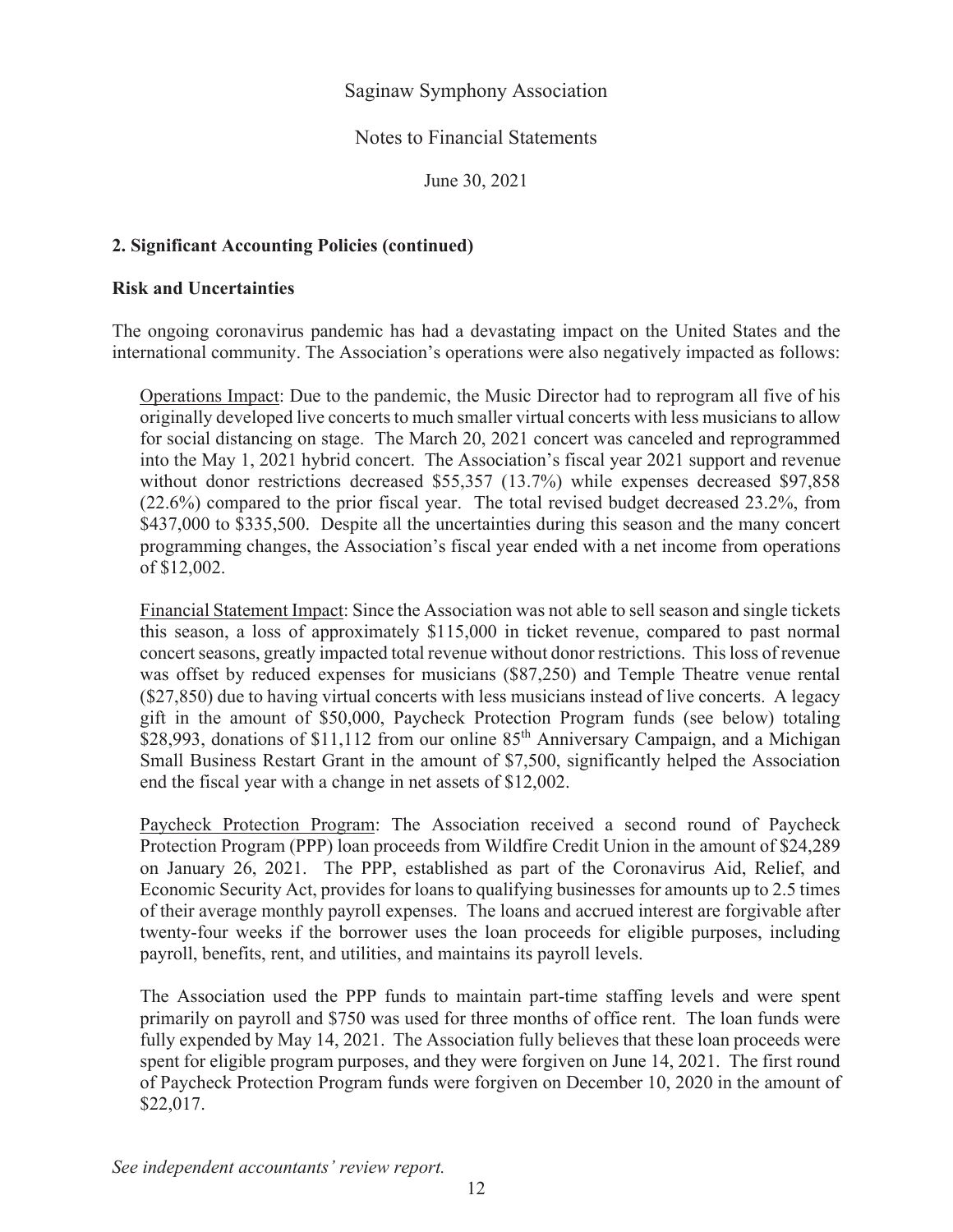#### Notes to Financial Statements

June 30, 2021

#### **2. Significant Accounting Policies (continued)**

#### **Risk and Uncertainties (continued)**

The Association recorded PPP proceeds in the amount of \$28,993 as grant revenue in the statements of activities and changes in net assets including the remaining unspent balance of \$4,704 from the prior fiscal year.

Future Plans: The Temple Theater plans to reopen in September 2021 with a mask mandate in effect for all patrons. The pandemic has had a major short-term impact on the Association's business operations and financial results, but the long-term impact can't be determined yet. The Association is moving forward with its scheduled live concerts beginning on October 16, 2021, unless new COVID-19 mandates are imposed on indoor venues. If that happens, the Music Director and board of directors will determine how to proceed with the season. The annual Holiday Housewalk will be a virtual fundraising event on December 11, 2021.

#### **Functional Allocation of Expenses**

The costs of providing the various programs and activities and in-kind expenses have been allocated among the program services and supporting services benefited and are summarized on a functional basis in the statements of activities and changes in net assets. These allocations are based on estimates determined by management. Although the methods of allocation used are considered appropriate, other methods could be used that would produce different amounts. All other expenses are directly charged to the functions they benefit. The expenses that are allocated include the following:

| <b>Expenses</b>          | Method of Allocation                       |
|--------------------------|--------------------------------------------|
| Staff salaries – CEO and | Concert expenses divided by total expenses |
| Marketing Assistant      | with balance to management and general     |
| Staff salaries - Other   | Time and effort                            |
| Payroll taxes            | Same percentage as salaries                |
| Fees and Memberships -   | Concert expenses divided by total expenses |
| Orchestra league dues    | with balance to management and general     |
| Communications           | Estimated usage for youth orchestra        |
| Office supplies          | Estimated usage for youth orchestra        |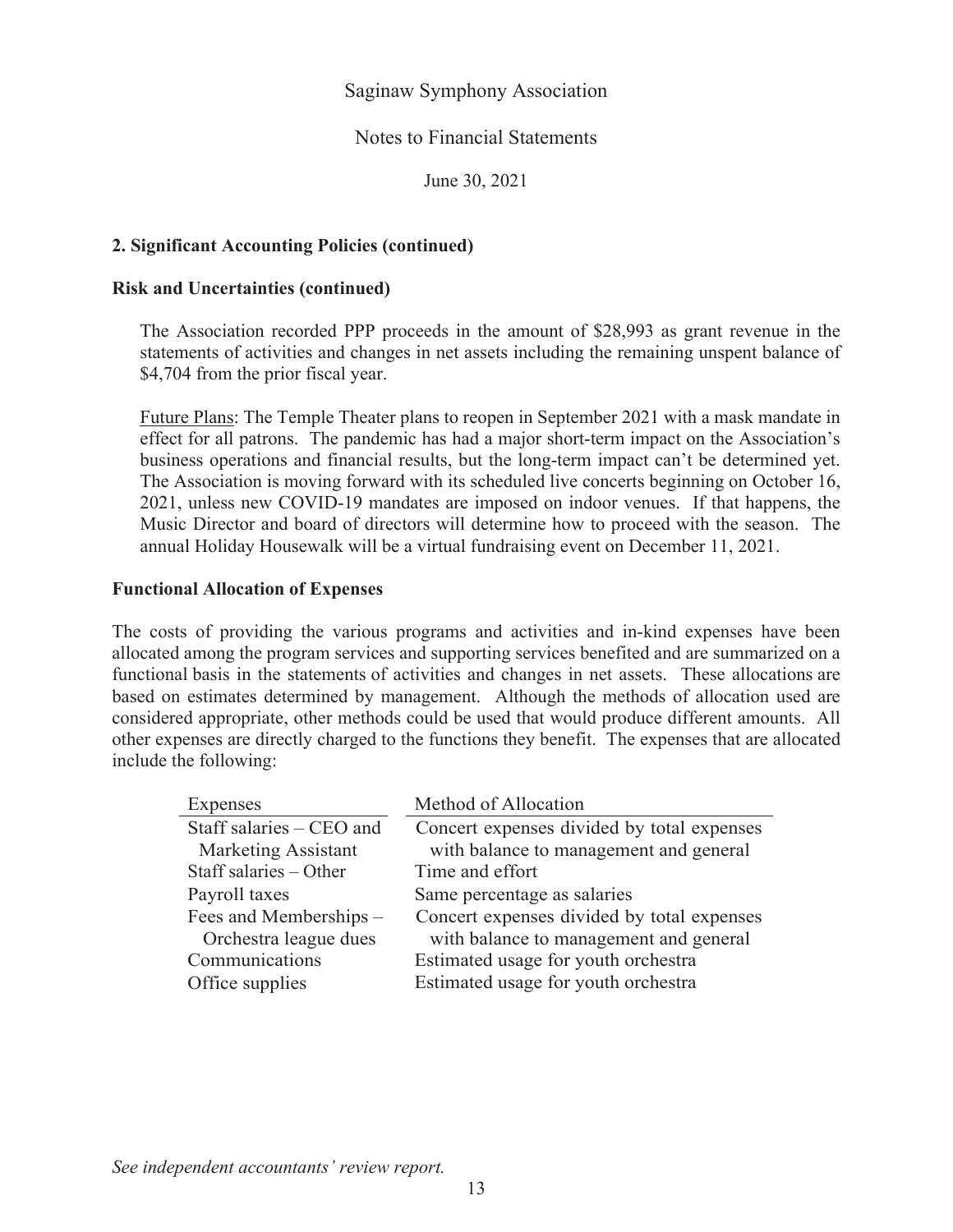#### Notes to Financial Statements

June 30, 2021

## **2. Significant Accounting Policies (continued)**

#### **Subsequent Events**

The Association received Shuttered Venue Operators Grant (SVOG) proceeds from the U.S. Small Business Administration in the amount of \$44,730 on July 14, 2021. The SVOG program was established in Section 324 of the Economic Aid to Hard-Hit Small Businesses, Nonprofits, and Venues Act (Economic Aid Act). The Association qualified for the third priority round of awarded grants for businesses/venues that suffered a 25% or greater earned revenue loss between one quarter of 2019 and the corresponding quarter of 2020. Allowable uses of the funds include payroll, rent, payments to independent contractors, operating leases, insurance, and utilities. A receivable in the amount of \$1,237 was recorded as grant revenue in the statements of activities and changes in net assets. These grant funds were used for payment of office rent and a copier operating lease for May and June 2021.

Management has evaluated subsequent events through August 23, 2021, which is the date the financial statements were available to be issued, and except for COVID-19 discussed in Note 2, Risks and Uncertainties, and the SVOG above, is not aware of any other material subsequent events that could have a negative impact on the financial statements.

#### **3. Investments**

The following is a summary of investments at June 30:

|                    | <b>Maturity Date</b> | 2021 | 2020      |
|--------------------|----------------------|------|-----------|
| U.S. Treasury note | 8/15/2021            |      | \$124,946 |

Investment income is included in endowment and investment income, net, on the statements of activities and changes in net assets and was from interest earned on a U.S. Treasury note, U.S. Treasury bills, and a certificate of deposit held at a local credit union. The U.S. Treasury note with a maturity date of August 15, 2021 is included in cash and cash equivalents at June 30, 2021 because it is due to mature within three months or less from fiscal year end.

#### **4. Pledges Receivable**

Pledges receivable at June 30, 2021 are scheduled to be collected as follows:

| Year ending June 30, 2022 | S        |
|---------------------------|----------|
| Year ending June 30, 2023 | 15,000   |
| Total pledges receivable  | \$15,000 |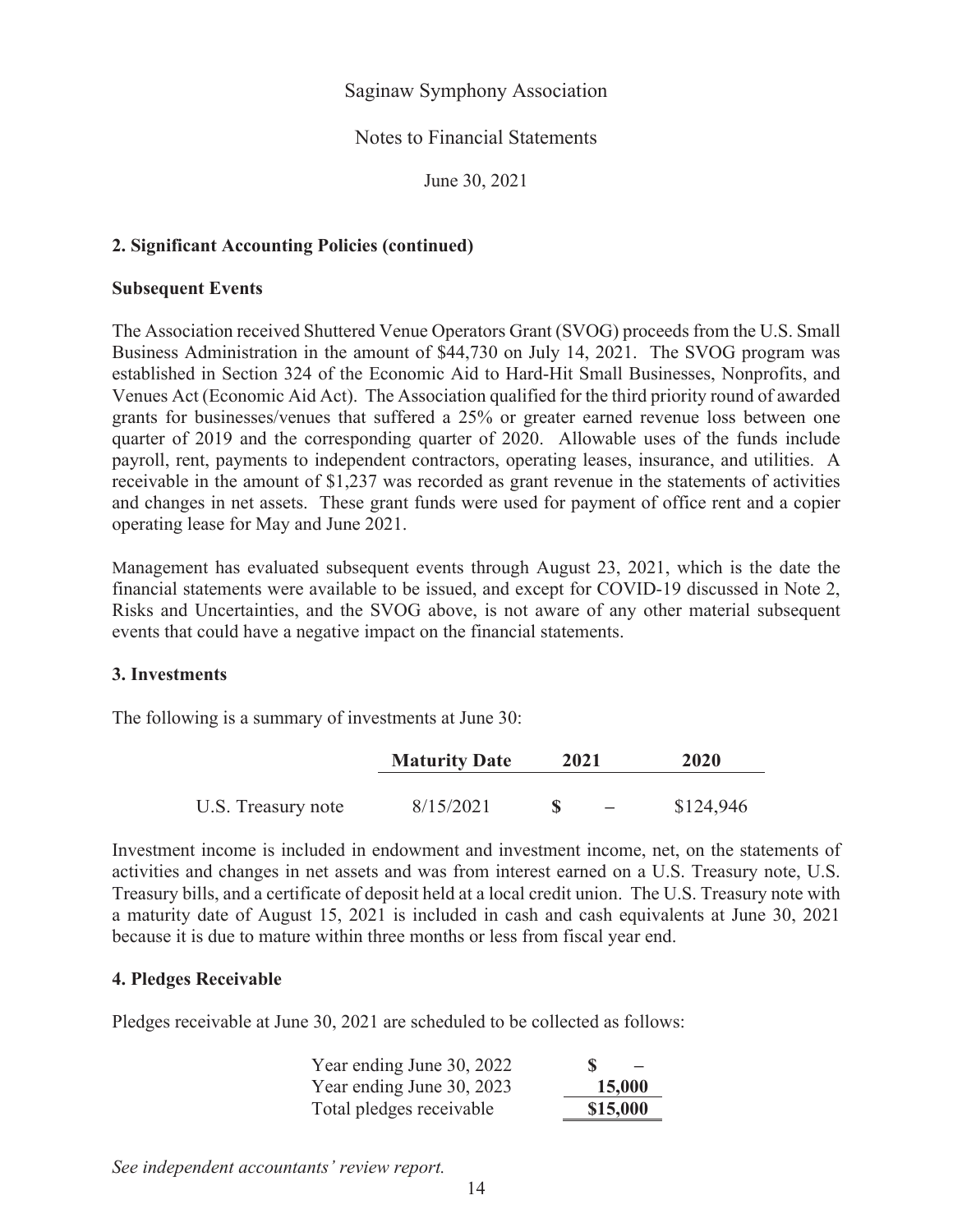#### Notes to Financial Statements

June 30, 2021

#### **5. In-Kind Donations**

The Association received in-kind donations for contributed goods, services, and venue rental in the amount of \$8,005 during the year ended June 30, 2021 and \$41,845 during the year ended June 30, 2020. Such amounts are recognized at fair value as determined by the donor on the date of contribution. They are reported as in-kind donations (noncash) and are offset by like amounts included in program services expenses for advertising and marketing and in supporting services expenses for Holiday Housewalk and Culinary Concert in the statements of activities and changes in net assets and statements of functional expenses.

#### **6. Building Rent**

The Association has agreed to pay \$250 per month on a month-to-month basis to rent office space at the Temple Theatre. The Association rents a storage unit at \$70 per month on a month-to-month rental agreement. The building rent expense for the year ended June 30, 2021 and 2020 amounted to \$3,840.

#### **7. Equipment Leases**

The Association leased a copier under an operating lease agreement for the year ended June 30, 2021 and 2020. The lease expense for the year ended June 30, 2021 totaled \$4,424 and \$5,691 for the year ended June 30, 2020. The lease agreement was revised in October 2019 to adjust for higher average monthly copy volumes. The future minimum lease payments under the operating lease agreement at June 30, 2021 are as follows:

| Year ending June 30, 2022      | \$4,424 |
|--------------------------------|---------|
| Year ending June 30, 2023      | 4,424   |
| Year ending June 30, 2024      | 1,106   |
| Total lease payments remaining | \$9.954 |

#### **8. Advertising and Marketing**

Advertising and marketing expenses are expensed as incurred and totaled \$24,506 for the year ended June 30, 2021 and \$35,533 for the year ended June 30, 2020. This includes \$3,753 in 2021 and \$19,044 in 2020 of in-kind promotion services donated by the Association's media sponsors.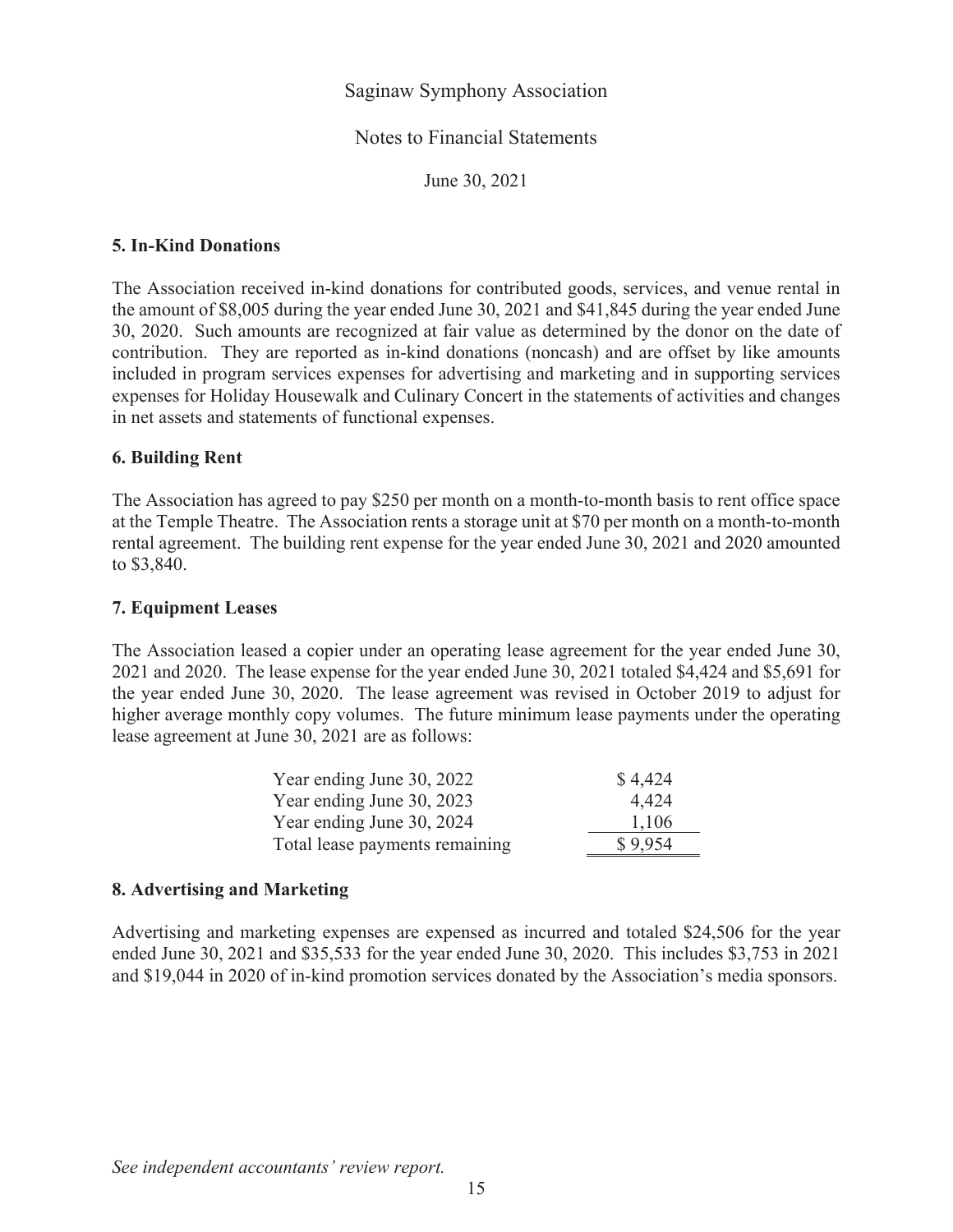#### Notes to Financial Statements

June 30, 2021

#### **9. Availability and Liquidity of Financial Assets**

The following represents the Association's financial assets at June 30:

|                                                        | 2021          | 2020                    |
|--------------------------------------------------------|---------------|-------------------------|
| Financial assets at end of year:                       |               |                         |
| Cash and cash equivalents                              | 376,430<br>S. | 234,875<br><sup>S</sup> |
| Accounts receivable                                    | 3,160         | 5,884                   |
| Grants receivable                                      | 3,937         | 2,250                   |
| Pledges receivable                                     | 15,000        | 35,000                  |
| Accrued interest receivable                            | 1,146         | 1,365                   |
| Investments                                            |               | 124,946                 |
| Beneficial interest in endowment fund                  | 37,540        | 31,592                  |
| Perpetual trust held by third party                    | 690,670       | 576,552                 |
| Total financial assets at end of year                  | 1,127,883     | 1,012,464               |
| Less amounts not available to be used within one year: |               |                         |
| Investments                                            |               | 124,946                 |
| Accounts receivable due after one year                 | 1,000         | 2,660                   |
| Pledges receivable due after one year                  | 15,000        | 15,000                  |
| Beneficial interest in endowment fund                  | 37,540        | 31,592                  |
| Perpetual trust held by third party                    | 690,670       | 576,552                 |
| Board-designated funds to be used beyond one year      | 77,659        | 78,801                  |
| Total amounts not available to be used within one year | 821,869       | 829,551                 |
| Financial assets available to meet cash needs for      |               |                         |
| general expenditures within one year                   | 306,014       | 182,913<br>S            |

From mid-May through October, the Association collects season ticket sales for the new concert season. Along with concert sponsor revenue, single concert ticket sales, contributions, various other revenue, and proceeds from the Holiday Housewalk and Culinary Concert fundraisers, the Association builds up cash reserves through December. With three concert performances in January, April, and May, the Association relies heavily on these cash reserves to cover its general expenditures, liabilities, and other obligations during the last six months of the fiscal year.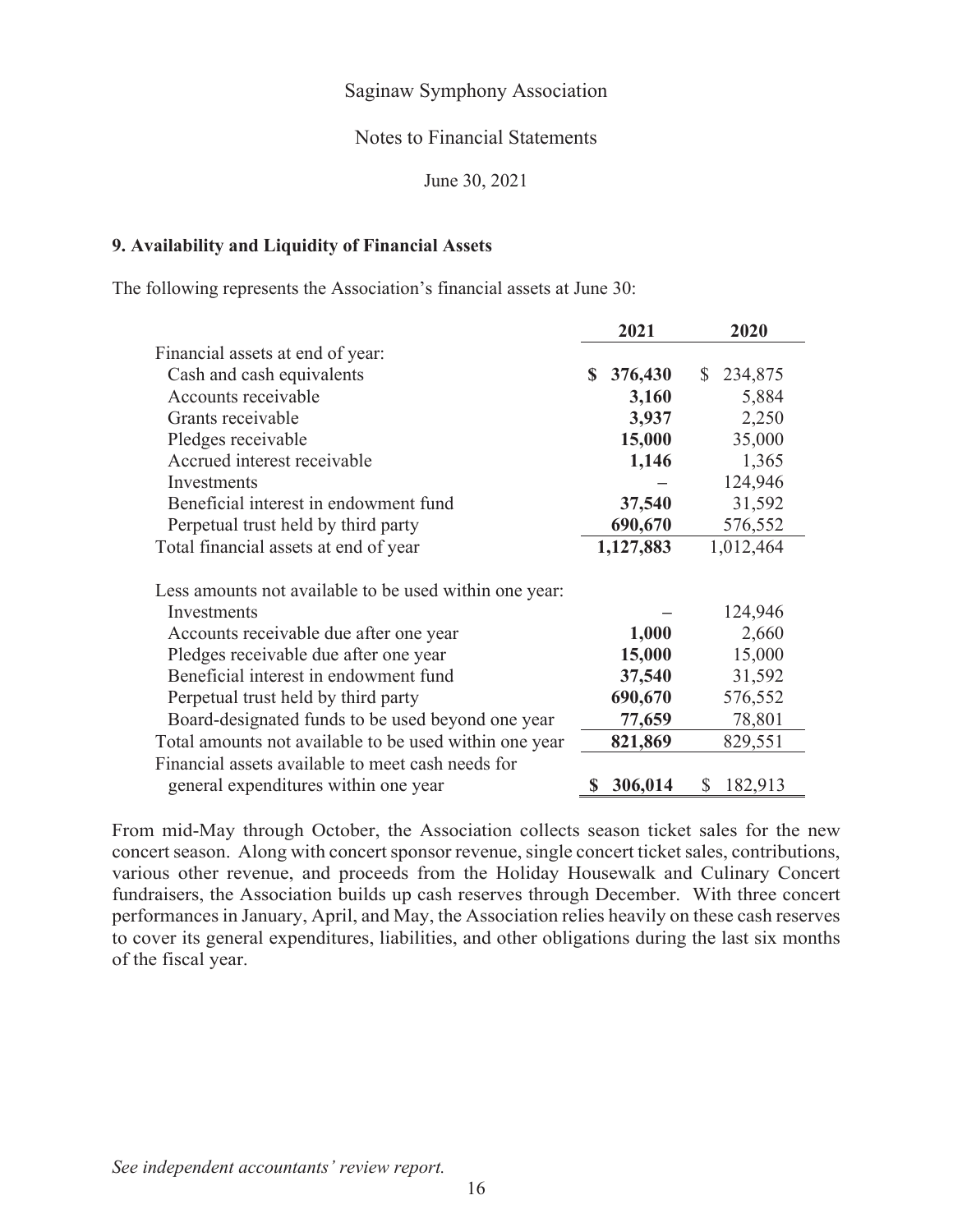## Notes to Financial Statements

June 30, 2021

## **9. Availability and Liquidity of Financial Assets (continued)**

The Association's liquidity goal is to maintain financial assets to meet 120 days of budgeted operating expenses (approximately \$50,000) plus \$50,000 to cover expenses related to the next concert performance. As part of its liquidity plan, surplus funds are invested in a high-yield deposit account at a local credit union and funds are transferred to and from the operating checking account as needed. The Association also invests in short-term U.S. Treasury bills or certificates of deposit if sufficient funds are available and will not be needed for current expenses, liabilities, or other obligations.

The Association's liquidity management plan includes the board-approved Net Assets Policy to structure its financial assets to be available as its general expenditures, liabilities, and other obligations come due during the next three fiscal years. The board of directors has been advised that it will need at least \$40,000 in additional new recurring revenue each fiscal year to meet or exceed budgeted expenses by fiscal year 2024. The Association had \$223,672 in undesignated net assets without donor restrictions and \$80,000 in Rennert Trust boarddesignated net assets without donor restrictions reported on the statements of financial position as of June 30, 2021.

On January 16, 2019, the board of directors adopted a planned reduction of these net assets down to \$100,000 by the end of fiscal year 2024. With the negative effect of the COVID-19 pandemic on revenue and expenses during the last two fiscal years, the board of directors will be reviewing the Net Assets Policy in February 2022 to determine what adjustments may need to be made during the next five years. They fully understand that the use of these funds for program and supporting service expenses in future seasons will result in manageable operating deficits to accomplish this goal.

#### **10. Fair Value Measurements**

Fair value of assets measured on a recurring basis as of June 30, 2021 is as follows:

|                                                                                | <b>Total Fair</b><br><b>Value</b> | Quoted<br><b>Prices</b><br>(Level 1) | <b>Significant</b><br>Other<br><b>Observable</b><br>Inputs<br>(Level 2) | Significant<br>Unobservable<br>Inputs<br>(Level 3) |  |
|--------------------------------------------------------------------------------|-----------------------------------|--------------------------------------|-------------------------------------------------------------------------|----------------------------------------------------|--|
| U.S. Treasury note                                                             | \$124,946                         | \$124,946                            | S                                                                       | <b>S</b>                                           |  |
| Beneficial interest in endowment fund<br>Perpetual trust held by a third party | 37,540<br>690,670                 |                                      |                                                                         | 37,540<br>690,670                                  |  |
|                                                                                | \$853,156                         | \$124,946                            | \$                                                                      | \$728,210                                          |  |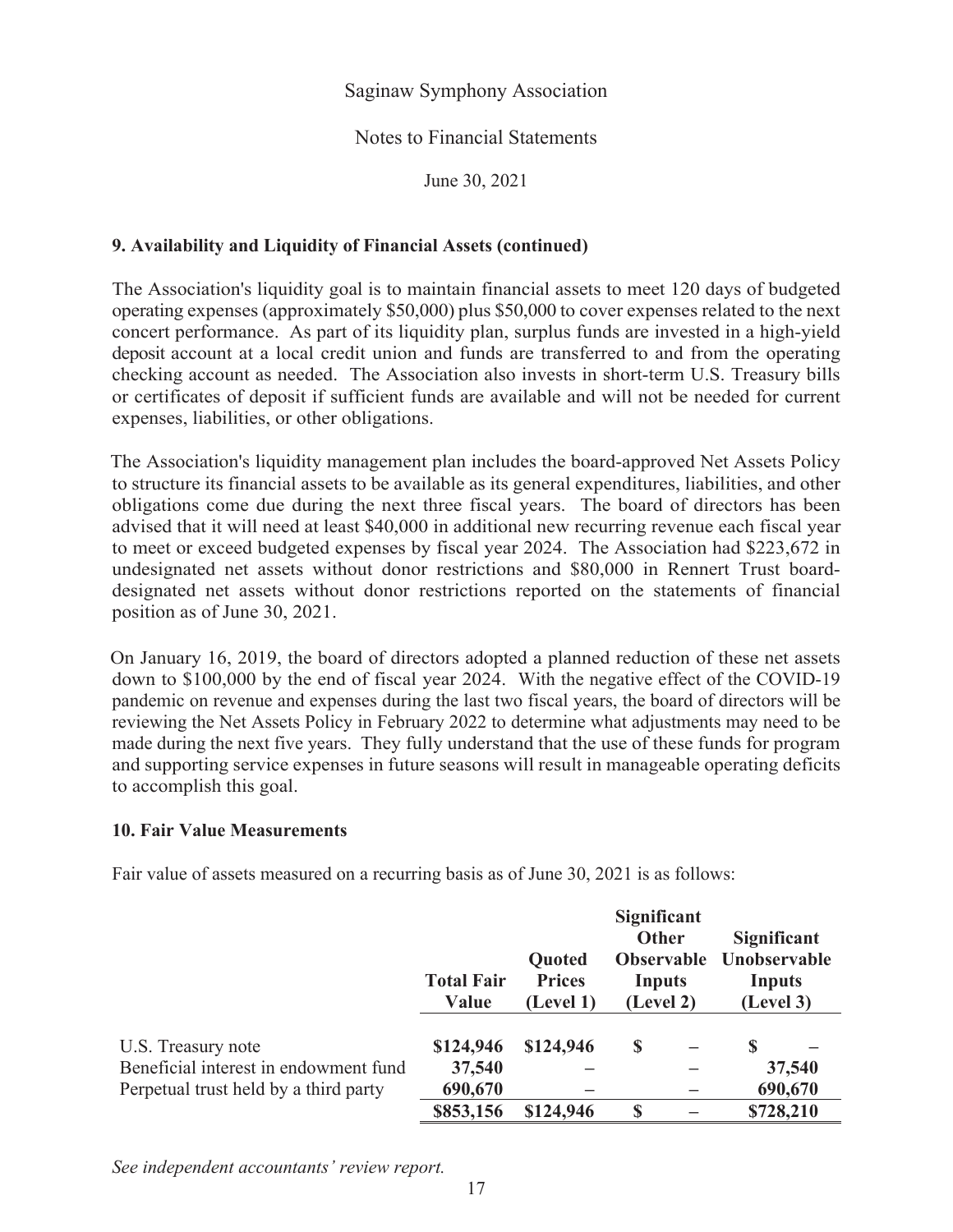## Notes to Financial Statements

June 30, 2021

## **10. Fair Value Measurements (continued)**

Fair value of assets measured on a recurring basis as of June 30, 2020 is as follows:

|                                       |                   |           | Significant |  |              |  |  |
|---------------------------------------|-------------------|-----------|-------------|--|--------------|--|--|
|                                       |                   |           | Other       |  | Significant  |  |  |
|                                       |                   | Quoted    | Observable  |  | Unobservable |  |  |
|                                       | <b>Total Fair</b> | Prices    | Inputs      |  | Inputs       |  |  |
|                                       | Value             | (Level 1) | (Level 2)   |  | (Level 3)    |  |  |
|                                       |                   |           |             |  |              |  |  |
| U.S. Treasury notes                   | \$149,932         | \$149,932 | S           |  | S            |  |  |
| Certificate of deposit                | 105,361           | 105,361   |             |  |              |  |  |
| Beneficial interest in endowment fund | 31,592            |           |             |  | 31,592       |  |  |
| Perpetual trust held by a third party | 576,552           |           |             |  | 576,552      |  |  |
|                                       | \$863,437         | \$255,293 | S           |  | \$608,144    |  |  |

The Association values the beneficial interest in endowment fund at fair value based on information provided by the Saginaw Community Foundation. Activity in this fund is disclosed in Note 12.

The perpetual trust held by a third party has been valued based on amounts provided by the trust. Activity in the trust assets for the year ended June 30 is as follows:

|                                   | 2021      | 2020      |
|-----------------------------------|-----------|-----------|
|                                   |           |           |
| Balance beginning of the year     | \$576,552 | \$589,118 |
| Investment income                 | 16,444    | 18,362    |
| Administrative expenses           | (10, 354) | (9,326)   |
| Disbursements from trust          | (25,081)  | (23,523)  |
| Net realized and unrealized gains | 133,109   | 1,921     |
| Balance end of the year           | \$690,670 | \$576,552 |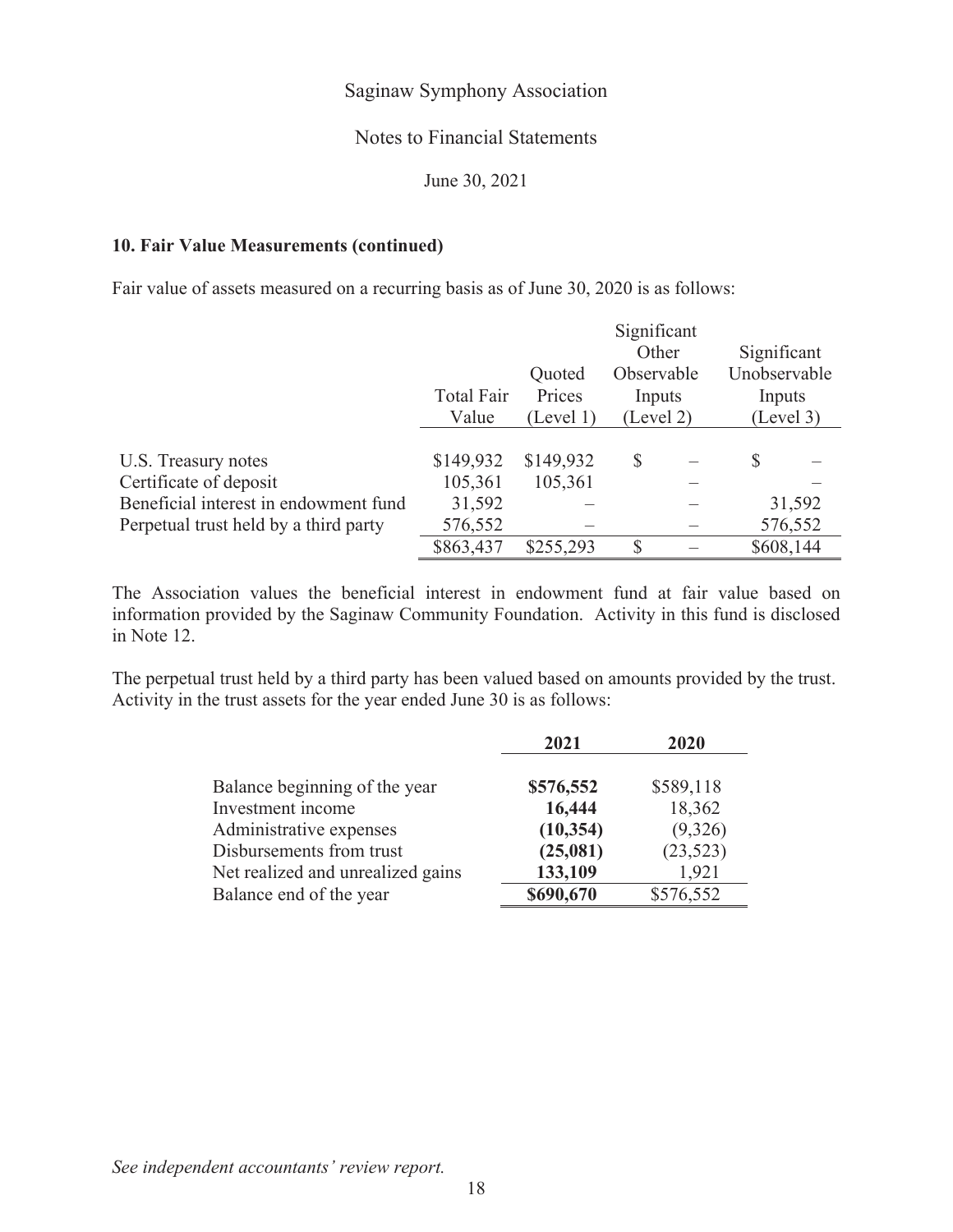#### Notes to Financial Statements

June 30, 2021

#### **11. Net Assets Classification**

Net assets with donor restrictions were as follows for the year ended June 30:

|                                          | 2021          | 2020      |
|------------------------------------------|---------------|-----------|
| Specific purpose:                        |               |           |
| Concerts and activities                  | 68,238<br>SS. | \$59,500  |
| Management and general                   |               | 3,000     |
| Youth outreach                           | 1,396         | 5,987     |
|                                          | 69,634        | 68,487    |
| Passage of time:                         |               |           |
| Management and general                   |               | 5,102     |
|                                          |               | 5,102     |
| Endowment funds:                         |               |           |
| Perpetual trust endowment                | 690,670       | 576,552   |
| Total net assets with donor restrictions | \$760,304     | \$650,141 |

Net assets without donor restrictions were as follows for the year ended June 30:

|                                             | 2021      | 2020      |
|---------------------------------------------|-----------|-----------|
| Undesignated                                | \$223,672 | \$206,176 |
| Board-designated                            | 93,159    | 104,601   |
| SCF agency fund                             | 37,540    | 31,592    |
| Total net assets without donor restrictions | \$354,371 | \$342,369 |

Board-designated net assets were reserved for Rennert Trust and Youth Orchestra at June 30, 2021 and 2020. The \$80,000 designated for Rennert Trust at June 30, 2021 and \$90,800 at June 30, 2020 represents the remaining balance from the bequest by Patricia G. Rennert in fiscal year 2018 of \$150,000. These funds will be used as follows: \$15,500 in fiscal year 2022, \$29,500 in fiscal year 2023, and \$10,000 in fiscal year 2024 for concert and guest artist support, expanded classical concert programming, Share-A-Seat program, and youth outreach. In addition, \$25,000 will be added to the endowment fund as a match for a future endowment campaign.

The designated amounts of \$13,159 at June 30, 2021 and \$13,801 at June 30, 2020 for Youth Orchestra represent the accumulated net income from operations of the Saginaw Bay Youth Orchestra since it began in 2007. These funds will be used to support the youth orchestra's operations, program expenses, and for tuition scholarships as needed.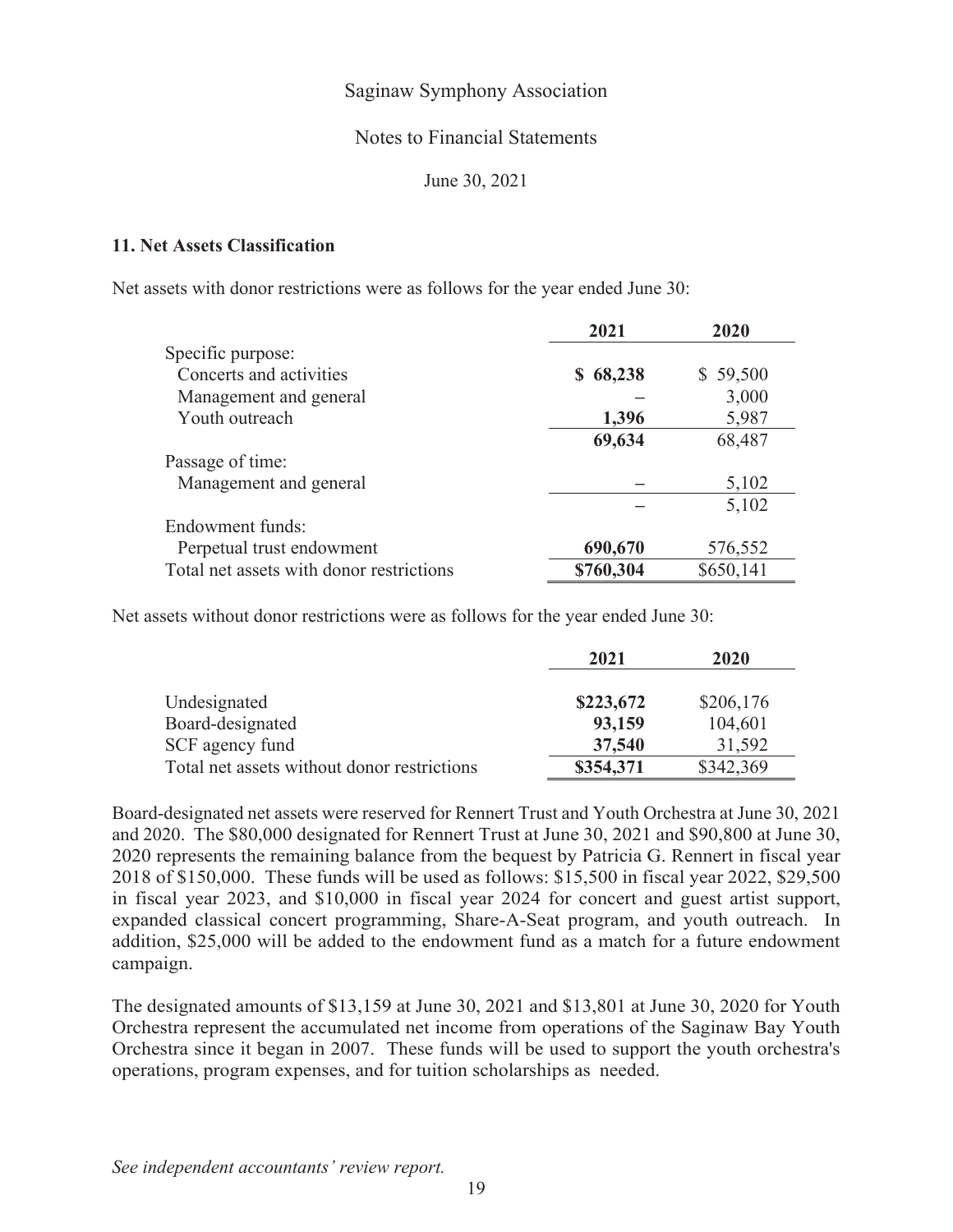#### Notes to Financial Statements

June 30, 2021

#### **11. Net Assets Classification (continued)**

Net assets released from net assets with donor restrictions were as follows for the year ended June 30:

|                                           | 2021      | 2020     |
|-------------------------------------------|-----------|----------|
| Specific purpose:                         |           |          |
| Concerts and activities                   | \$79,762  | \$83,500 |
| Management and general                    | 11,737    |          |
| Fundraising                               | 14,500    | 6,500    |
| Youth outreach                            | 4,031     | 2,962    |
|                                           | 110,030   | 92,962   |
| Passage of time:                          |           |          |
| Concerts and activities                   |           | 4,000    |
| Management and general                    | 5,102     |          |
|                                           | 5,102     | 4,000    |
| Total net assets released from net assets |           |          |
| with donor restrictions                   | \$115,132 | \$96,962 |

#### **12. Endowment Funds with Saginaw Community Foundation**

The Association is the beneficiary under endowment fund agreements with the Saginaw Community Foundation (SCF). The endowment portion, \$1,304,795 at March 31, 2021 (the most recent value available) and \$1,053,400 at June 30, 2020, is included in the statement of financial position of the SCF. The Association does not exercise any control over the principal of the funds but, based on a formula, certain amounts of the funds may be distributed to and expended by the Association. Investment and spending policies for these endowment funds are determined solely by the SCF.

Variance power has been granted to the SCF for the assets in the endowment funds. If the Association ceases to exist or no longer performs its functions under the provisions of the agreements, the SCF shall continue to administer and disburse fund assets in a manner deemed appropriate.

The remaining agency fund portion of the assets, \$37,540 at June 30, 2021 (March 31, 2021 balance, the most recent value available) and \$31,592 at June 30, 2020, is included as beneficial interest in endowment fund in the statements of financial position of the Association. These assets represent the Association's portion of net assets without donor restrictions that were approved by the board of directors to be transferred to the SCF for endowment purposes. Investment income of the fund, net of expenses, and any net realized and unrealized gains and losses are included in endowment and investment income, net, in the statements of activities and changes in net assets.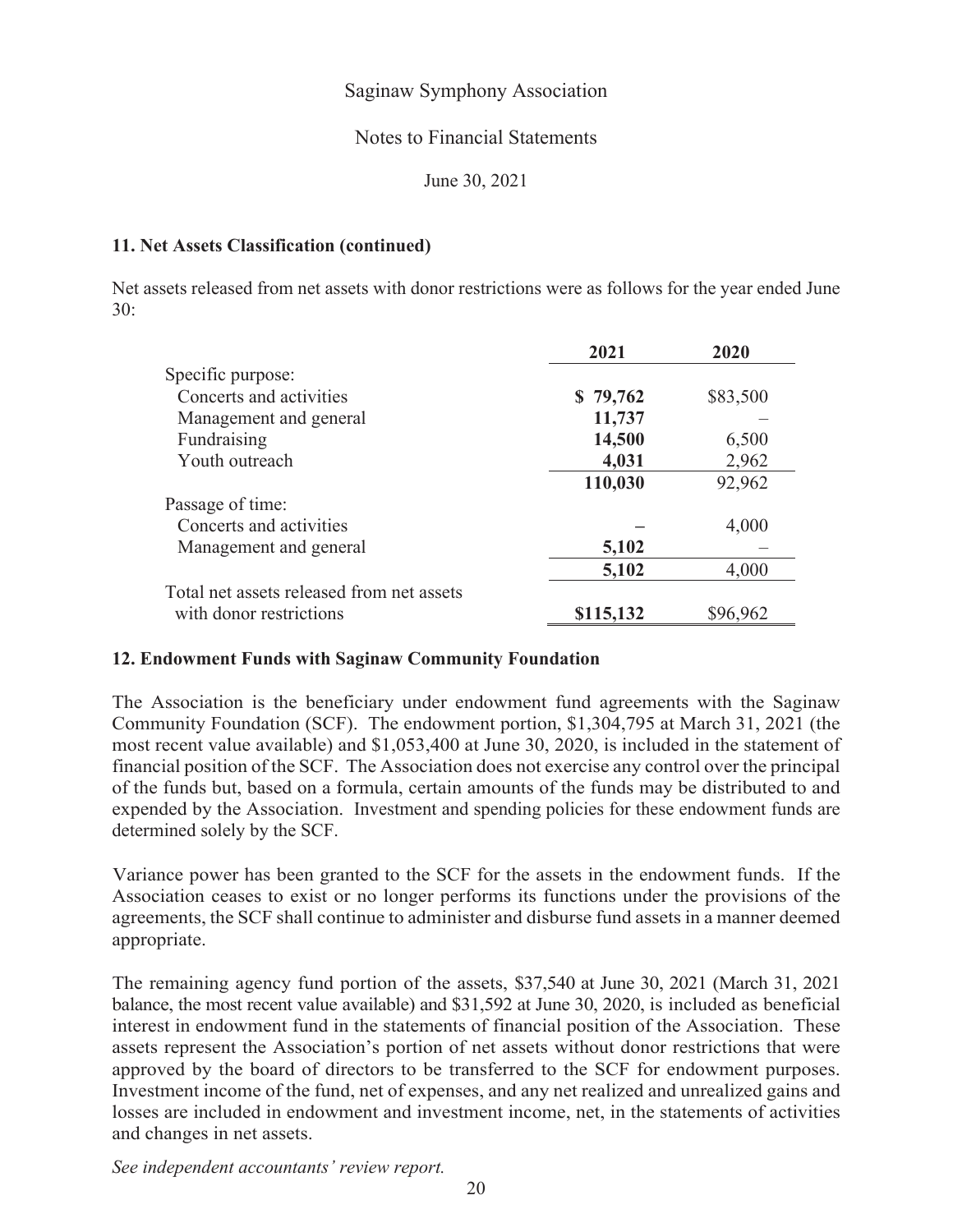## Notes to Financial Statements

June 30, 2021

#### **12. Endowment Funds with Saginaw Community Foundation (continued)**

Changes in endowment net assets for the year ended June 30:

|                                                                         | 2021     | 2020     |
|-------------------------------------------------------------------------|----------|----------|
| Endowment net assets without donor<br>restrictions at beginning of year | \$31,592 | \$30,519 |
| Contributions                                                           |          |          |
| Investment income                                                       | 409      | 465      |
| Administrative expenses                                                 | (392)    | (150)    |
| Net realized and unrealized gains                                       | 5,931    | 758      |
| Endowment net assets without donor<br>restrictions at end of year       | \$37,540 | \$31,592 |

The endowment net assets activity shown above is the most recent information available from the SCF for the quarter ended March 31, 2021. Management believes that any activity incurred in these endowment net assets through June 30, 2021 would not be material to the financial statements.

These endowment net assets are shown separately in the statements of financial position as without donor restrictions, SCF agency fund, because they are not available for use by the Association.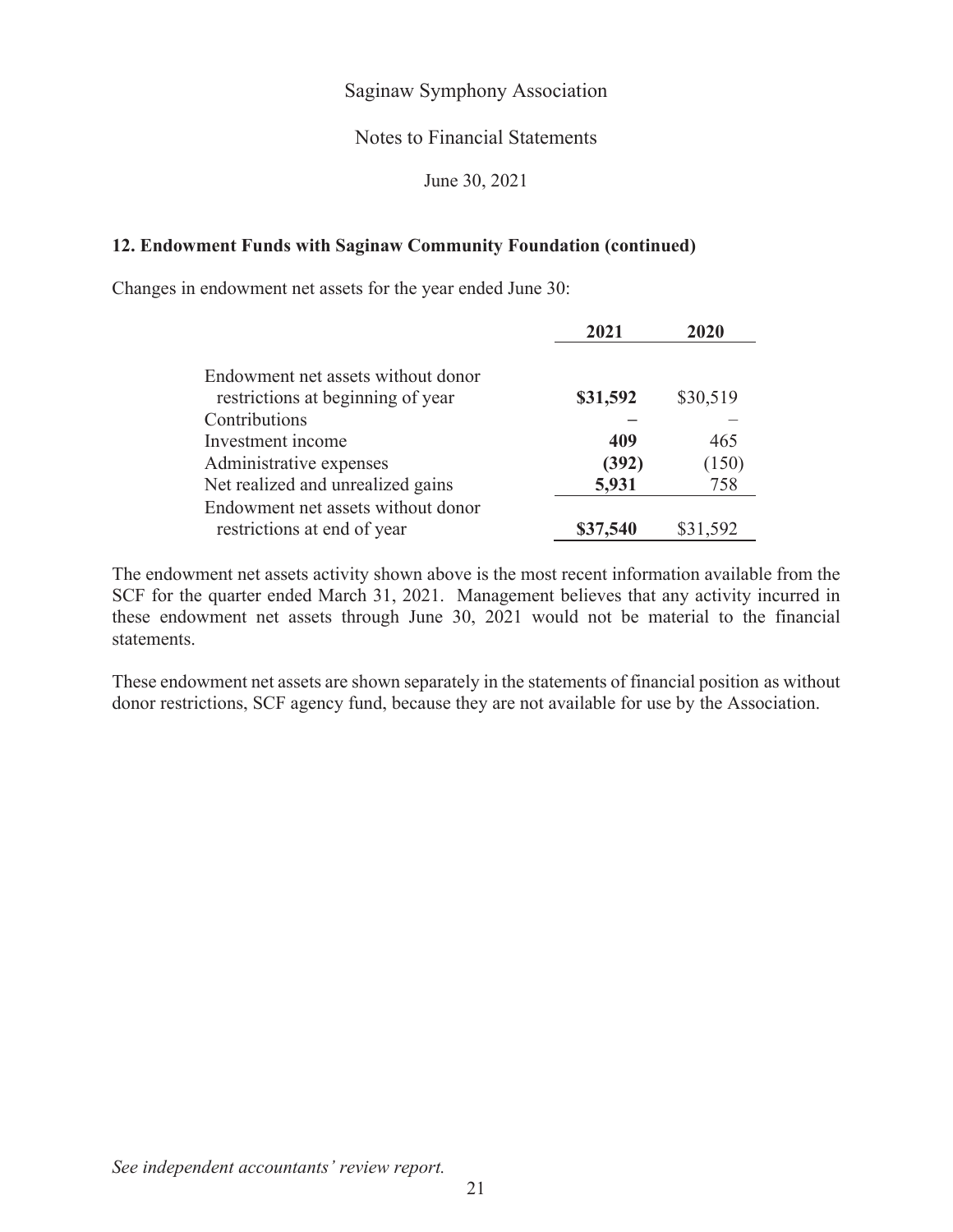

# ANDREWS HOOPER PAVLIK PLC

5300 GRATIOT ROAD | SAGINAW, MI 48638 p: 989.497.5300 | f: 989.497.5353 | **www.ahpplc.com**

## Independent Accountants' Review Report on Other Supplementary Information

Board of Directors Saginaw Symphony Association Saginaw, Michigan

Our report on our review of the basic financial statements of Saginaw Symphony Association for the year ended June 30, 2021 appears on page 1. Our report on our review of the basic financial statements for June 30, 2020 was dated August 27, 2020. The objective of those reviews was to perform procedures to obtain limited assurance as a basis for reporting whether we were aware of any material modifications that should be made to the financial statements for them to be in accordance with accounting principles generally accepted in the United States of America. The accompanying other supplementary information included in the accompanying schedules of operating revenue and expenses and fundraising revenue and expenses is presented for purposes of additional analysis and is not a required part of the basic financial statements. Such information is the responsibility of management and was derived from, and relates directly to, the underlying accounting and other records used to prepare the financial statements. The 2021 other supplementary information has been subjected to the review procedures applied in our review of the basic financial statements. The 2020 summarized other supplementary information was subjected to the review procedures applied in our review of the basic financial statements for June 30, 2020. We are not aware of any material modifications that should be made to the other supplementary information. We have not audited the other supplementary information and do not express an opinion on such information.

Andrews Hooper Taulik PLC

Saginaw, Michigan August 23, 2021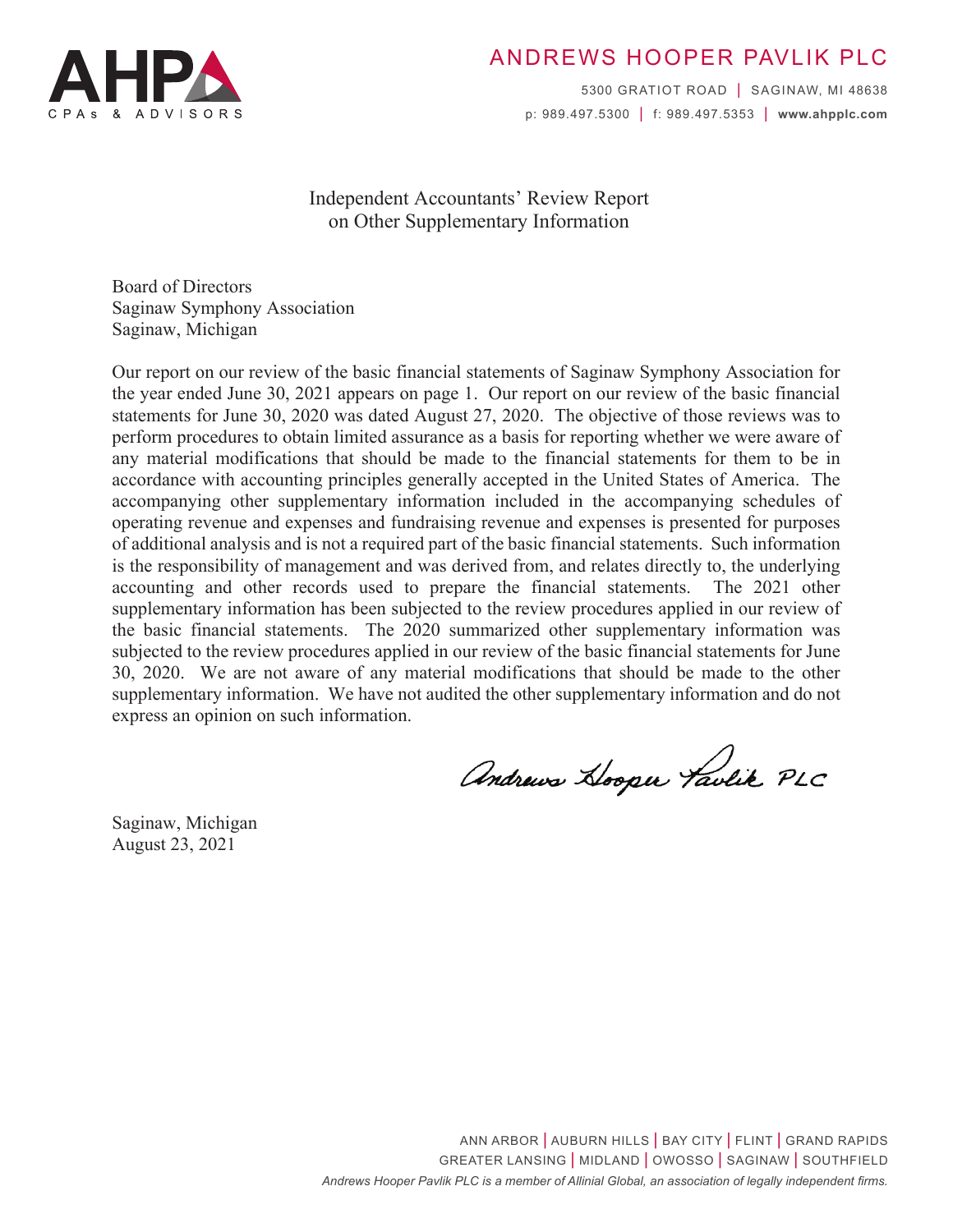# Schedules of Operating Revenue and Expenses

## Year Ended June 30, 2021

## (with Summarized Comparative Information for 2020)

|                             | 2021        |                                   |                                             |              |                                             | 2020      |  |  |
|-----------------------------|-------------|-----------------------------------|---------------------------------------------|--------------|---------------------------------------------|-----------|--|--|
| <b>Support and revenue</b>  |             | <b>Operating</b><br><b>Budget</b> | <b>Without Donor</b><br><b>Restrictions</b> |              | <b>Without Donor</b><br><b>Restrictions</b> |           |  |  |
|                             |             |                                   |                                             |              |                                             |           |  |  |
| Contributions               | $\mathbf S$ | 40,000                            | S                                           | 39,186       | \$                                          | 28,966    |  |  |
| Grants and trusts           |             | 136,300                           |                                             | 137,551      |                                             | 63,349    |  |  |
| Concerts and activities     |             | 83,100                            |                                             | 83,388       |                                             | 150,536   |  |  |
| Youth outreach              |             | 11,700                            | 12,189                                      |              |                                             | 22,907    |  |  |
| Fundraising                 |             | 31,000                            |                                             | 30,732       |                                             | 26,596    |  |  |
| Endowment income, net       |             | 28,350                            |                                             | 31,029       |                                             | 59,597    |  |  |
| Investment income, net      |             | 4,900                             |                                             | 4,578        |                                             | 7,855     |  |  |
| Miscellaneous               |             | 1,250                             |                                             | 1,152        |                                             | 1,516     |  |  |
| In-kind donations (noncash) |             | 7,900                             |                                             | 8,005        |                                             | 41,845    |  |  |
| Total support and revenue   |             | 344,500                           |                                             | 347,810      |                                             | 403,167   |  |  |
| <b>Expenses</b>             |             |                                   |                                             |              |                                             |           |  |  |
| Concerts and activities     |             | 207,540                           |                                             | 206,471      |                                             | 282,429   |  |  |
| Youth outreach              |             | 11,500                            |                                             | 12,831       |                                             | 21,949    |  |  |
| Management and general      |             | 89,160                            |                                             | 88,114       |                                             | 80,607    |  |  |
| Fundraising                 |             | 19,400                            |                                             | 20,387       |                                             | 6,836     |  |  |
| In-kind expenses (noncash)  |             | 7,900                             |                                             | 8,005        |                                             | 41,845    |  |  |
| Total expenses              |             | 335,500                           |                                             | 335,808      |                                             | 433,666   |  |  |
| Change in net assets        | \$          | 9,000                             |                                             | \$<br>12,002 |                                             | (30, 499) |  |  |

*See independent accountants' review report on other supplementary information.*